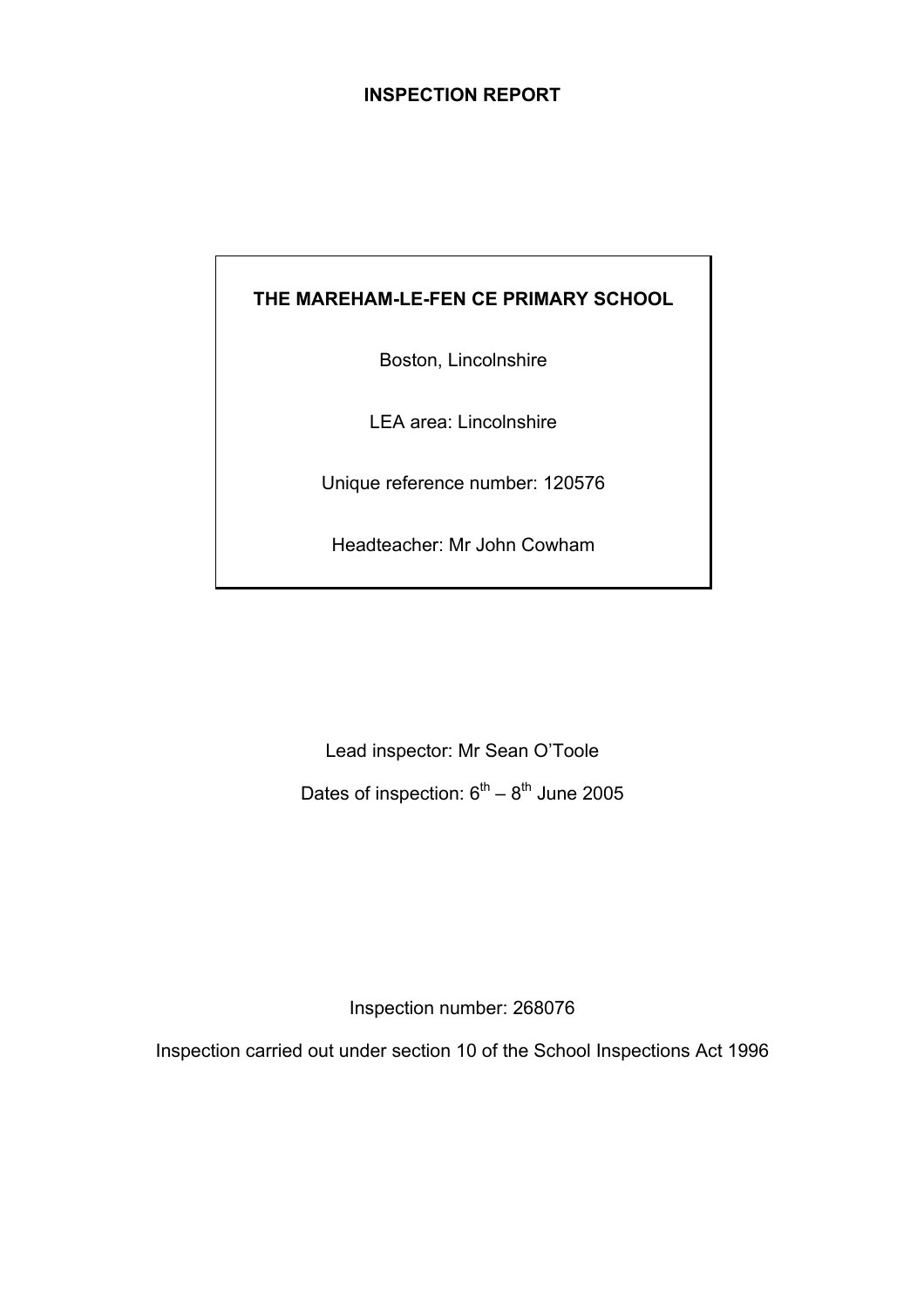## © Crown copyright 2005

This report may be reproduced in whole or in part for non-commercial educational purposes, provided that all extracts quoted are reproduced verbatim without adaptation and on condition that the source and date thereof are stated.

Further copies of this report are obtainable from the school. Under the School Inspections Act 1996, the school must provide a copy of this report and/or its summary free of charge to certain categories of people. A charge not exceeding the full cost of reproduction may be made for any other copies supplied.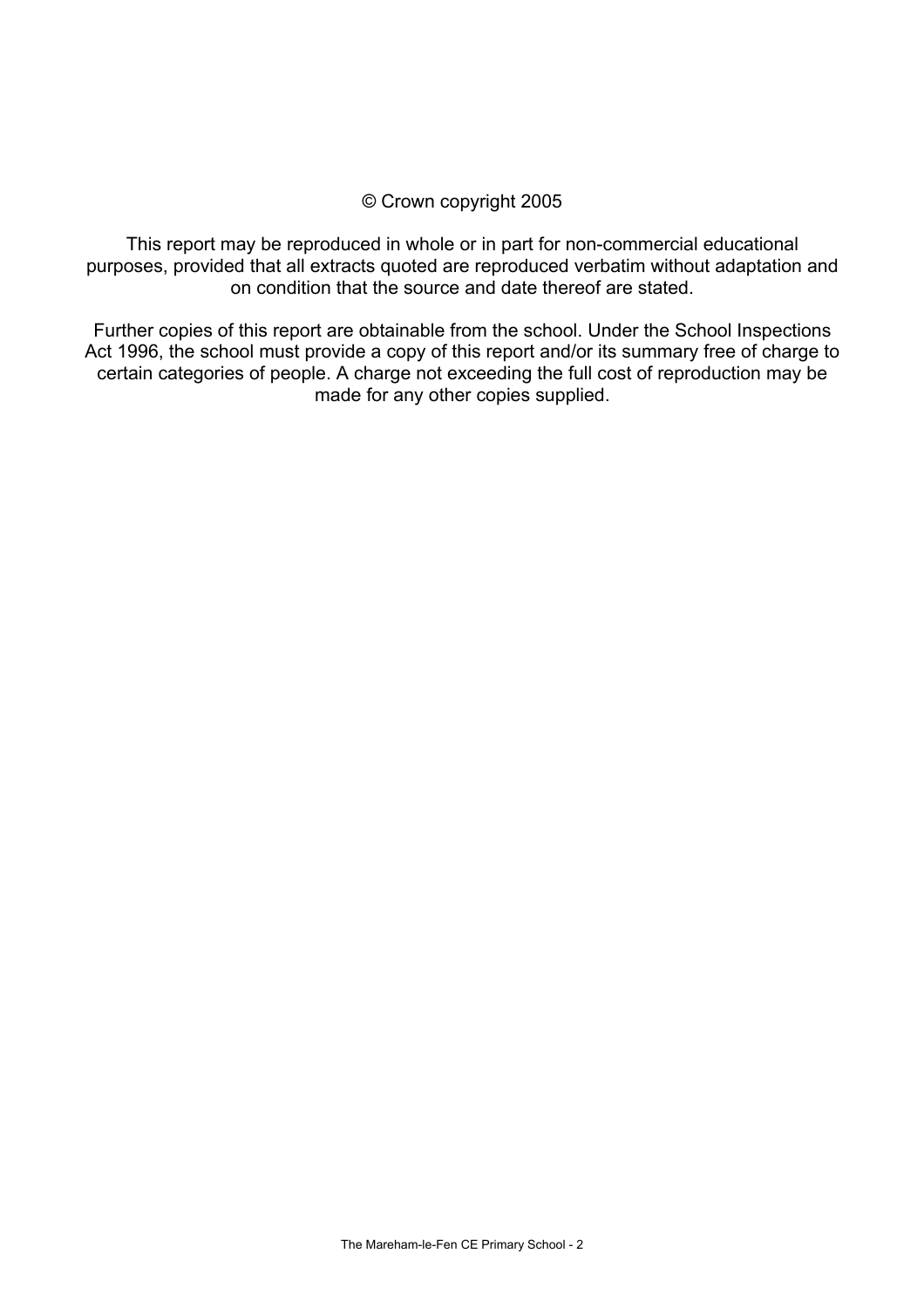## **INFORMATION ABOUT THE SCHOOL**

| Type of school:        |    |              |                             | Primary                                                        |  |
|------------------------|----|--------------|-----------------------------|----------------------------------------------------------------|--|
| School category:       |    |              | <b>Voluntary controlled</b> |                                                                |  |
| Age range of pupils:   |    |              | $4 - 11$ years              |                                                                |  |
| Gender of pupils:      |    |              |                             | Mixed                                                          |  |
| Number on roll:        |    |              |                             | 84                                                             |  |
| School address:        |    |              |                             | School Lane<br>Mareham-le-Fen<br><b>Boston</b><br>Lincolnshire |  |
| Postcode:              |    |              |                             | <b>PE22 7QB</b>                                                |  |
| Telephone number:      |    |              |                             | 01507 568304                                                   |  |
| Fax number:            |    | 01507 568304 |                             |                                                                |  |
| Appropriate authority: |    |              |                             | <b>Local Education Authority</b>                               |  |
| Name<br>governors:     | ∩f | chair        | of                          | Rev. A J Boyd                                                  |  |
| Date<br>inspection:    | οf |              |                             | previous 15 <sup>th</sup> June 1999                            |  |

## **CHARACTERISTICS OF THE SCHOOL**

Located in Mareham-le-Fen, this school is smaller than most primary schools. Almost all of the 84 pupils (41 girls and 43 boys) are from white UK heritage backgrounds and live in the village and its surrounding area. Socio-economically, the area in which pupils live is below average. An average percentage of pupils are eligible for free school meals. (These figures do not fully represent the levels of deprivation in the area as there is no school meal service). The percentage of pupils with special educational needs and those with statements is above the national average. Attainment on admission to the school varies from year to year but is below average. The number of pupils attending the school has fallen steadily in recent years and there has been a significant rise in the percentage with special educational needs. The proportion of pupils joining the school after the Reception year is three times the national average. Half of the teaching staff joined the school during this academic year. The school is involved in the Leadership Development Strategy. It received an achievement award in 2001.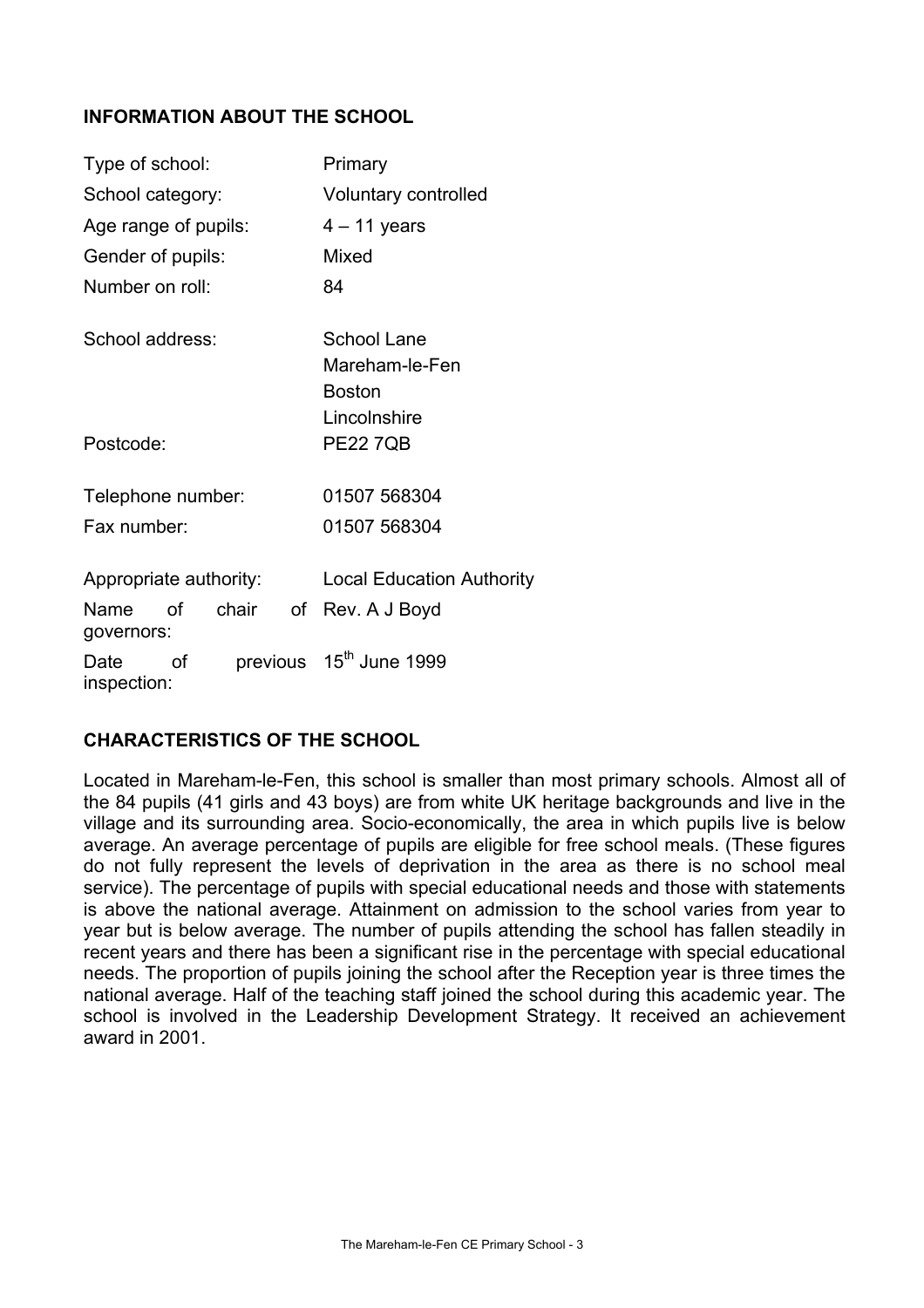# **INFORMATION ABOUT THE INSPECTION TEAM**

| Members of the inspection team |                      |                | <b>Subject responsibilities</b>                                                                                                        |
|--------------------------------|----------------------|----------------|----------------------------------------------------------------------------------------------------------------------------------------|
| 20891                          | Sean O'Toole         | Lead inspector | Mathematics;<br>Information<br>communication<br>and<br>technology;<br>Personal, social and health education;<br>Design and technology. |
| 14178                          | Patricia Willman     | Lay inspector  |                                                                                                                                        |
| 20911                          | Judy Dawson          | Team inspector | <b>Foundation Stage;</b><br>Special educational needs;<br>English;<br>Art and design;<br>Music;<br>Physical education.                 |
| 1818                           | <b>Graham Warner</b> | Team inspector | Geography;<br>History;<br>Religious education.                                                                                         |

The inspection contractor was :

Inspire Educational Ltd

 The Coach House 132 Whitaker Road Derby

DE23 6AP

Any concerns or complaints about the inspection or the report should be made initially to the inspection contractor. The procedures are set out in the leaflet *'Complaining about Ofsted Inspections'*, which is available from Ofsted Publications Centre (telephone 07002 637833) or Ofsted's website (www.oftsed.gov.uk).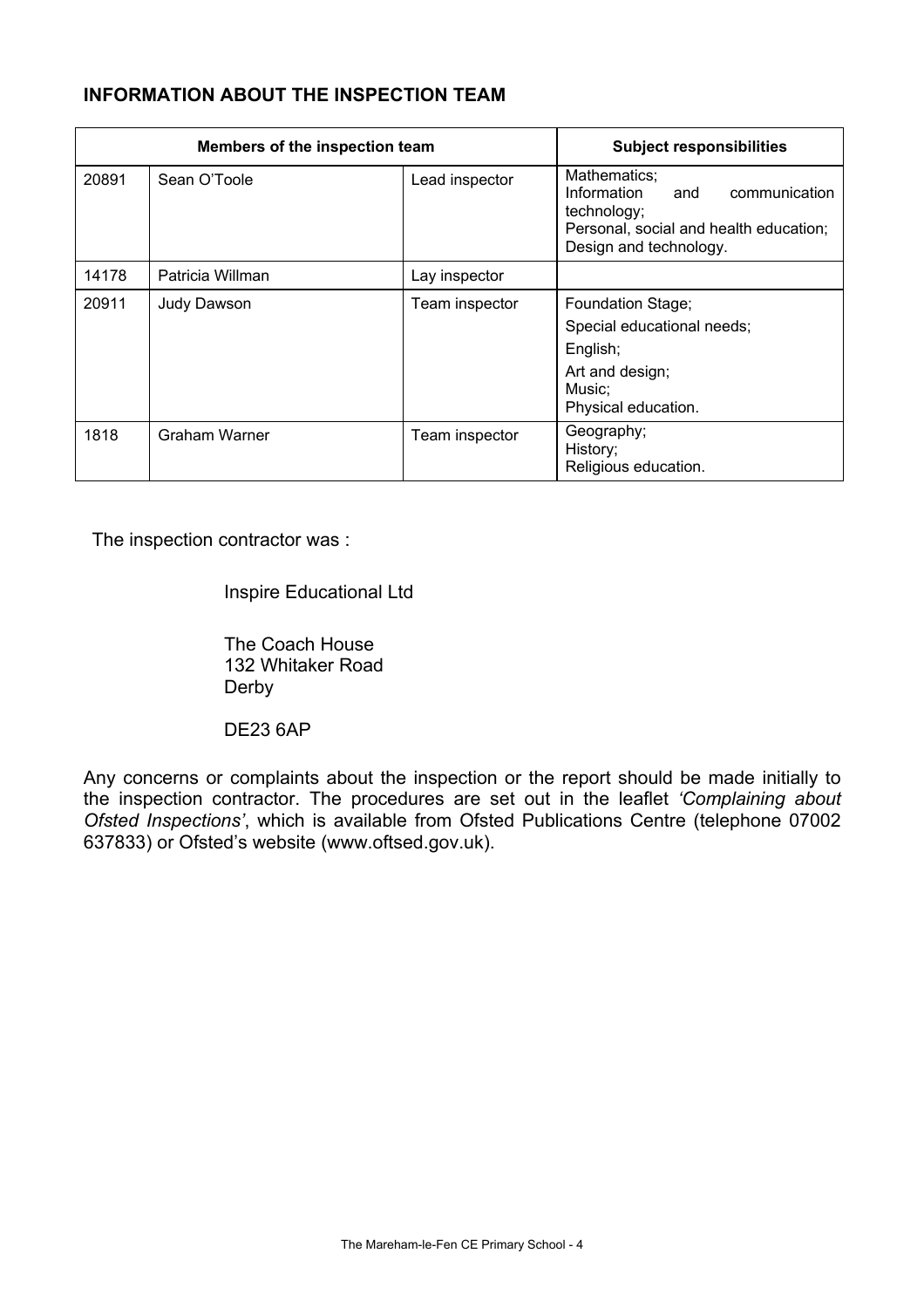# **REPORT CONTENTS**

|                                                                                                                                    | Page |
|------------------------------------------------------------------------------------------------------------------------------------|------|
| <b>PART A: SUMMARY OF THE REPORT</b>                                                                                               | 6    |
| <b>PART B: COMMENTARY ON THE MAIN INSPECTION FINDINGS</b>                                                                          |      |
| <b>STANDARDS ACHIEVED BY PUPILS</b>                                                                                                | 8    |
| Standards achieved in areas of learning and subjects                                                                               |      |
| Pupils' attitudes, values and other personal qualities                                                                             |      |
| <b>QUALITY OF EDUCATION PROVIDED BY THE SCHOOL</b>                                                                                 | 10   |
| Teaching and learning<br>The curriculum<br>Care, guidance and support<br>Partnership with parents, other schools and the community |      |
| <b>LEADERSHIP AND MANAGEMENT</b>                                                                                                   | 14   |
| <b>PART C: THE QUALITY OF EDUCATION IN AREAS OF LEARNING AND</b><br><b>SUBJECTS</b>                                                | 16   |
| AREAS OF LEARNING IN THE FOUNDATION STAGE                                                                                          |      |
| <b>SUBJECTS IN KEY STAGES 1 and 2</b>                                                                                              |      |
| <b>PART D: SUMMARY OF THE MAIN INSPECTION JUDGEMENTS</b>                                                                           | 26   |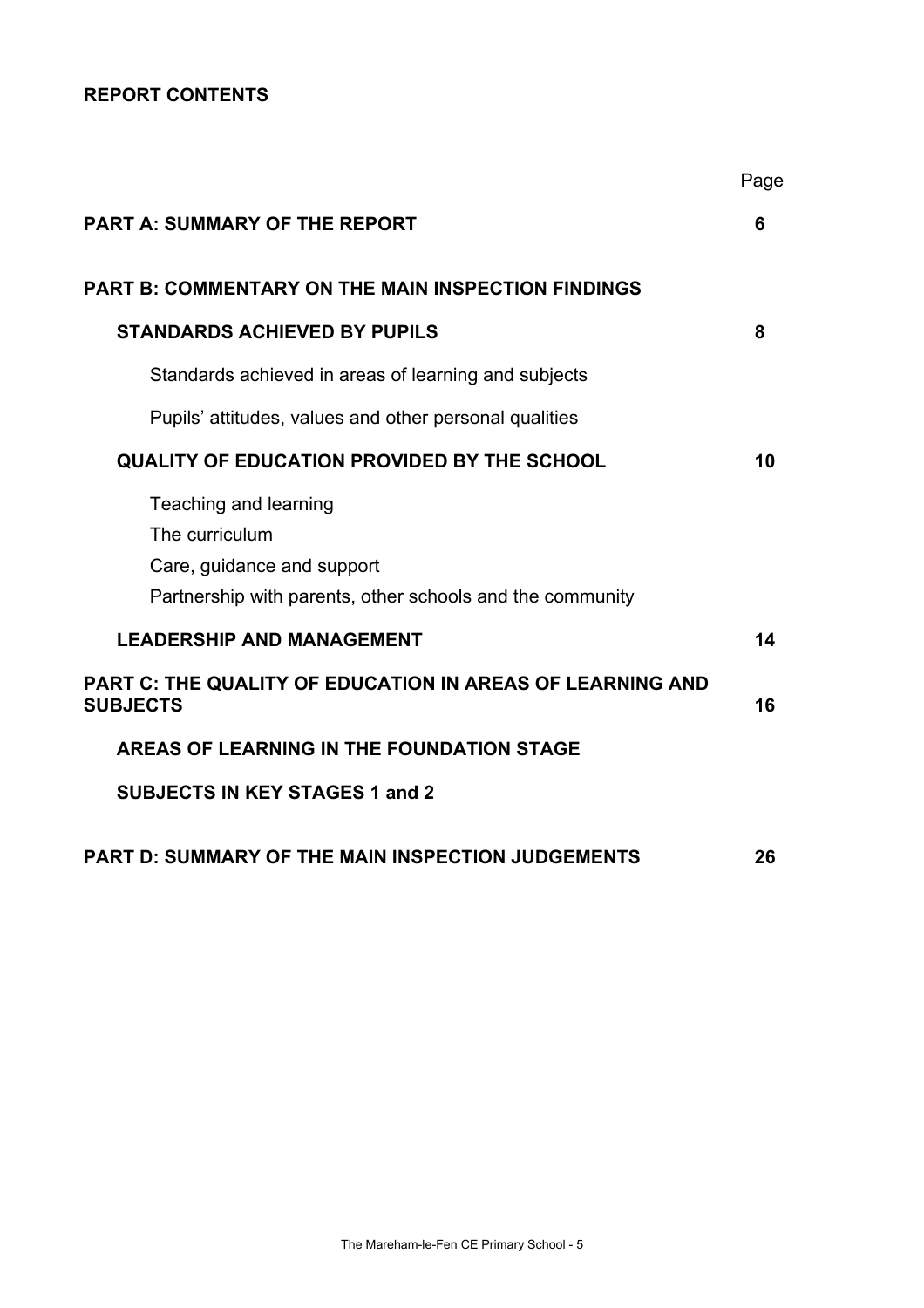## **PART A: SUMMARY OF THE REPORT**

#### **OVERALL EVALUATION**

The school provides a **sound quality of education.** Achievement is satisfactory. Standards attained in English, mathematics and science are below average at the end of Years 2 and 6. Teaching and learning are satisfactory. The school is led and managed satisfactorily and provides satisfactory value for money.

The school's main strengths and weaknesses are:

- Pupils' behaviour and attitudes are good
- The school makes good provision for pupils with special educational needs
- Teaching in Years 3 and 4 is good
- Strategic planning is not sharp enough and the school has been slow to implement its priorities, especially in curriculum development
- Some lessons have insufficient pace and pupils' productivity levels are low, resulting in variable progress
- Governance is good
- Insufficient use is made of assessment in planning pupils' work, especially in setting challenges for the more able
- Parents provide strong levels of support

Improvement since the last inspection in June 1999 has been slow but there have been recent improvements. Standards in English, mathematics and science are generally lower than at the time of the previous inspection although the increased percentage of pupils with special educational needs affects the overall results. Almost all of the teaching staff have changed, including the headteacher. The school has maintained its good pastoral support but much more remains to be done to accelerate change and improve standards. Governance has improved substantially. The current staff has the capacity to effect change.

| National<br><b>Results</b><br><i>in</i><br>Curriculum tests at the end |      | Similar schools |      |      |
|------------------------------------------------------------------------|------|-----------------|------|------|
| of Year 6, compared with:                                              | 2002 | 2003            | 2004 | 2004 |
| English                                                                |      |                 |      |      |
| <b>Mathematics</b>                                                     |      |                 |      |      |
| Science                                                                |      |                 |      |      |

## **STANDARDS ACHIEVED**

*Key: A - well above average; B – above average; C – average; D – below average; E – well below average Similar schools are those whose pupils attained similarly at the end of Year 2.* 

**Pupils' achievement is satisfactory.** Attainment on admission to the school is below average. The children in the Reception class make satisfactory progress. By the end of the Reception year over half of the children attain the expected goals for their age in communication, language and literacy and mathematical development and most will achieve them in their personal, social and emotional and physical development. The downward trend in performance in national tests is mirrored by the significant increase in the percentage of pupils with learning difficulties. The relatively small number of pupils taking the tests each year has an impact on the results, which fluctuate from year to year. Over the last two years test results in English, mathematics and science, taken together, have been below average at the end of Year 6. Inspection evidence shows that standards in the current Year 6, where almost two-thirds of pupils have special educational needs, are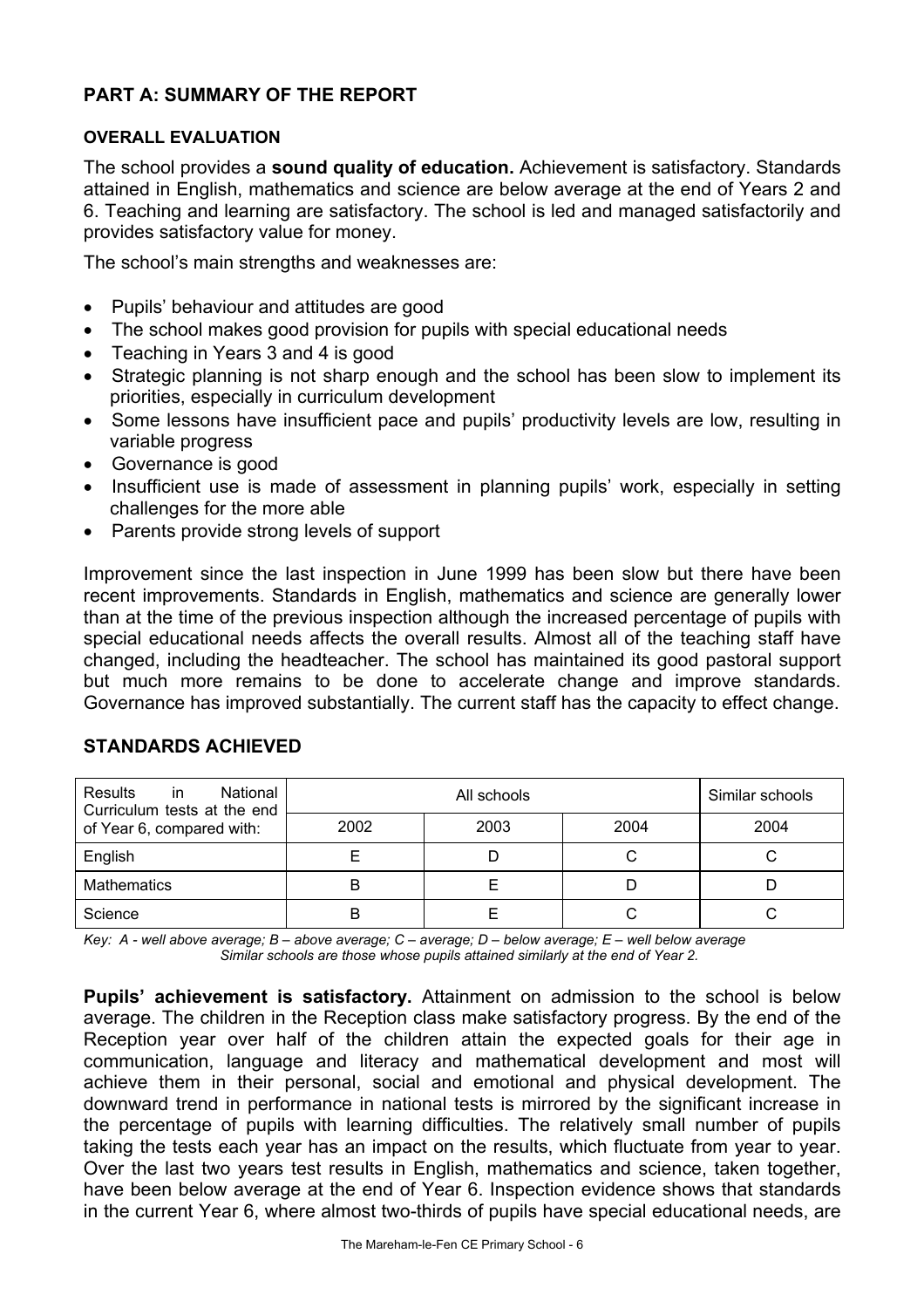below average in English, mathematics and science. Girls are more successful in tests than boys. Almost all of the pupils with learning difficulties are boys. The school's targets are rather optimistic and it is unlikely that the pupils will achieve them.

At the end of Year 2, results in reading and writing have generally been below average although in mathematics they have been closer to average. In the current class, standards are below average in reading, writing and mathematics. However, given that over half of the pupils in Year 2 have special educational needs, achievement is satisfactory. Progress for most pupils in the school is satisfactory but the more able do not achieve as well as they should. Inspection evidence indicates that standards in ICT, geography, design and technology, physical education and religious education are average.

Pupils are positive about the school and most have good attitudes. Relationships and behaviour are good. There have been three exclusions. **Provision for pupils' spiritual, moral, social and cultural development is satisfactory.** Attendance is satisfactory and punctuality is good.

## **QUALITY OF EDUCATION**

**The school provides a satisfactory quality of education.** Assessment needs further development. **Teaching and learning are satisfactory.** Staff are consistently good in managing behaviour and have positive relationships with the pupils. Lessons are planned and prepared well. Teaching in Years 3 and 4 is good. Although support staff work successfully with small groups they are not sufficiently involved in some parts of lessons. The teaching of English to pupils with special educational needs is good. The teaching of basic skills in English and mathematics is satisfactory. Marking is accurate. Weaker aspects of teaching include lack of challenge for the more able and slowly paced lessons. Learning is mostly satisfactory although some older pupils, mostly boys, lack motivation. Pupils' productivity levels are not as high as they should be. The curriculum and teaching in the Foundation Stage are satisfactory. Pupils in Years 1 to 6 have an appropriate curriculum which is enriched satisfactorily with a range of activities, visits and visitors. There are insufficient links between subjects. Staffing levels and the accommodation are good. The school's resources are satisfactory.

## **LEADERSHIP AND MANAGEMENT**

**Leadership and management are satisfactory.** There is a shared commitment among staff and this is reflected in a positive ethos. Pastoral oversight is good but more needs to be done to improve other aspects of leadership. The school's self evaluation is largely accurate although strategic planning lack a sharp edge in identifying timescales for the completion of priorities and measures of success linked to raising standards. Governance is good. The governors have ensured that all statutory requirements are met and support the school effectively. Their role in monitoring and evaluation is satisfactory. The school runs smoothly and management is satisfactory. Good financial decisions are made and financial control is good. The school makes satisfactory use of best value principles in decision making.

## **PARENTS' AND PUPILS' VIEWS OF THE SCHOOL**

The parents speak positively about the school and have no significant concerns. Most pupils enjoy school and value participating in decision making through the school council.

## **IMPROVEMENTS NEEDED**

The most important things the school should do to improve are: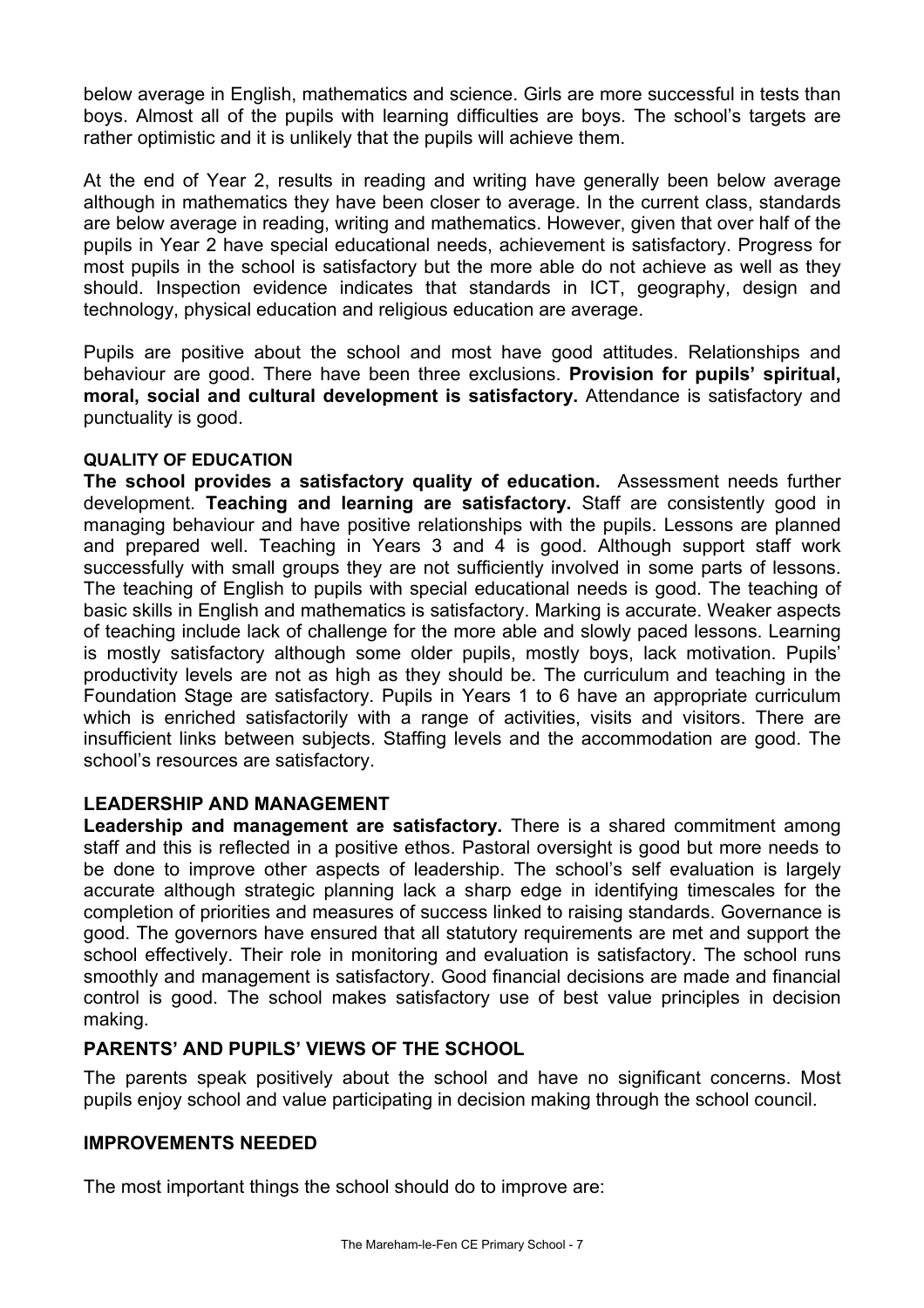- Improve aspects of leadership and management, especially the implementation of the school's strategic plans, rigorous evaluation of its performance and acceleration of improvements to the curriculum
- Improve the pace of some lessons and raise pupils' productivity levels
- Improve assessment to ensure that work is pitched at the right level for all pupils, especially in setting challenges for the more able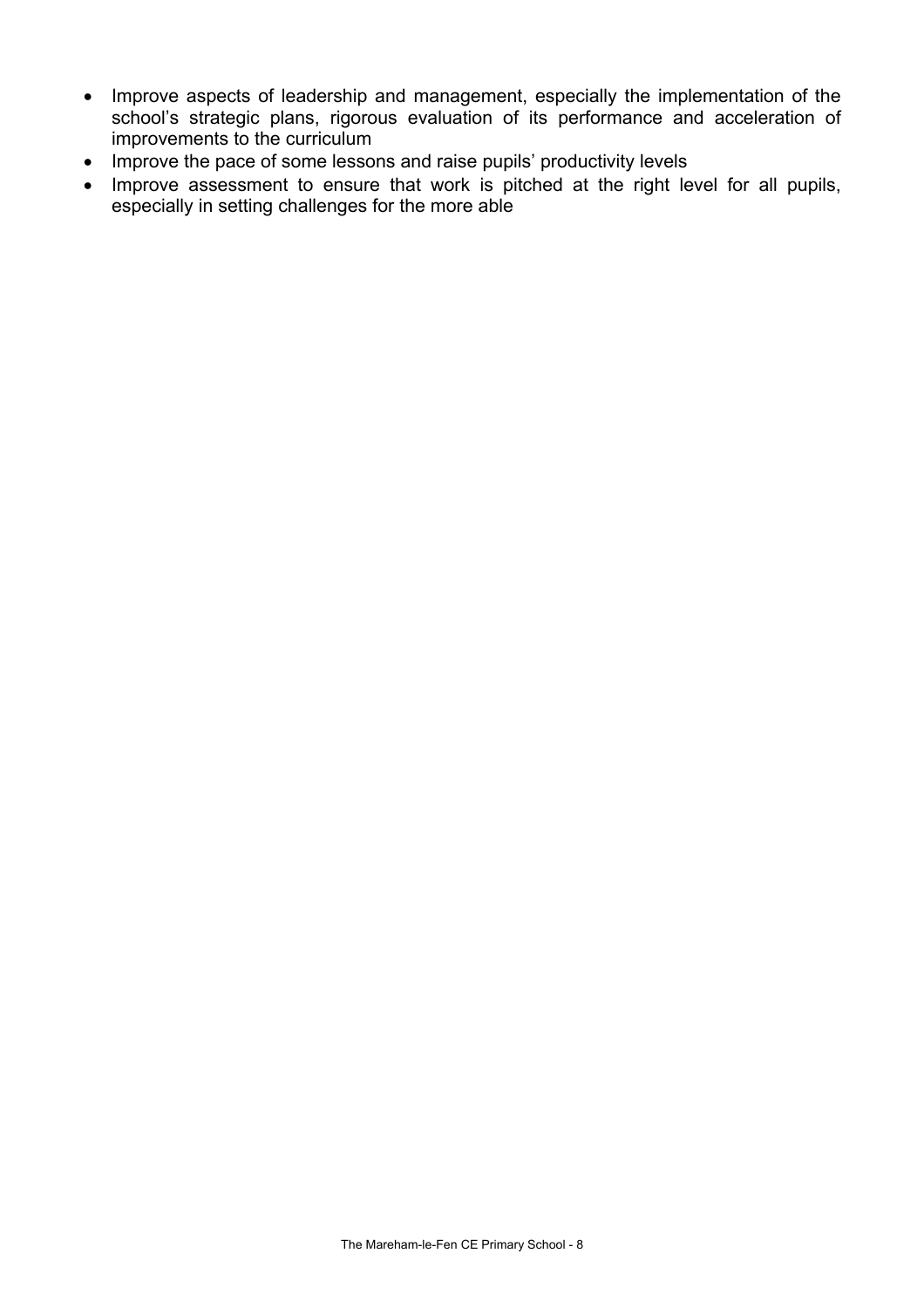## **PART B: COMMENTARY ON THE INSPECTION FINDINGS**

## **STANDARDS ACHIEVED BY PUPILS**

### **Standards achieved in areas of learning and subjects**

Achievement is satisfactory overall. Standards attained in English, mathematics and science are below average at the end of Years 2 and 6. Generally girls attain better than boys. Standards are not as high as those reported in the previous inspection.

### **Main strengths and weaknesses**

- Children in the Foundation Stage achieve well in personal, social and emotional and physical development
- More able pupils could do better
- Pupils with special educational needs make good progress
- Progress is good in Years 3 and 4

## **Commentary**

- 1. Children start in the Reception with below average skills, knowledge and understanding for their age. The children make satisfactory progress in almost all of the areas of learning. Their progress in physical and personal, social and emotional development is good and by the time they start in Year 1 most attain the expected goals for their age in these areas of learning. Over half of the children attain the nationally defined Early Learning Goals in communication, language and literacy and mathematical development. Children are prepared well for the next stage of their education.
- 2. National tests results at the end of Year 2 vary significantly from year to year because of the small numbers taking the tests, the high and varying proportion of pupils with special educational needs and the impact of high mobility. Results over the past four years have been mostly well below average in writing, below average in reading and average in mathematics. Trends over time show a steady decline but it is difficult to form reliable conclusions because of the small numbers involved. The results in 2003 were at least average as there were few pupils with special educational needs. Currently, over half of pupils in Year 2 have learning difficulties and inspection evidence shows that standards in reading, writing and mathematics are, at best, below average. Given their low attainment on admission, progress made in the lessons seen and work in the books, pupils achieve satisfactorily. There is some underachievement and low level work in science as the curriculum is not challenging enough. Girls are more successful than boys in reading and writing. Although most pupils make satisfactory progress the more able are not stretched enough and could do better.

| Standards in: | School results | <b>National results</b> |
|---------------|----------------|-------------------------|
| Reading       | 14.2 (16.7)    | 15.8 (15.7)             |
| Writing       | 14.0 (14.4)    | 14.6 (14.6)             |
| Mathematics   | 16.0(17.0)     | 16.2(16.3)              |

#### *Standards in national tests at the end of Year 2 – average point scores in 2004*

*There were 12 pupils in the year group. Figures in brackets are for the previous year* 

3. Progress is mostly satisfactory in Years 3 to 6. Broadly, trends over time show a decline in the standards attained in national tests at the end of Year 6. However, when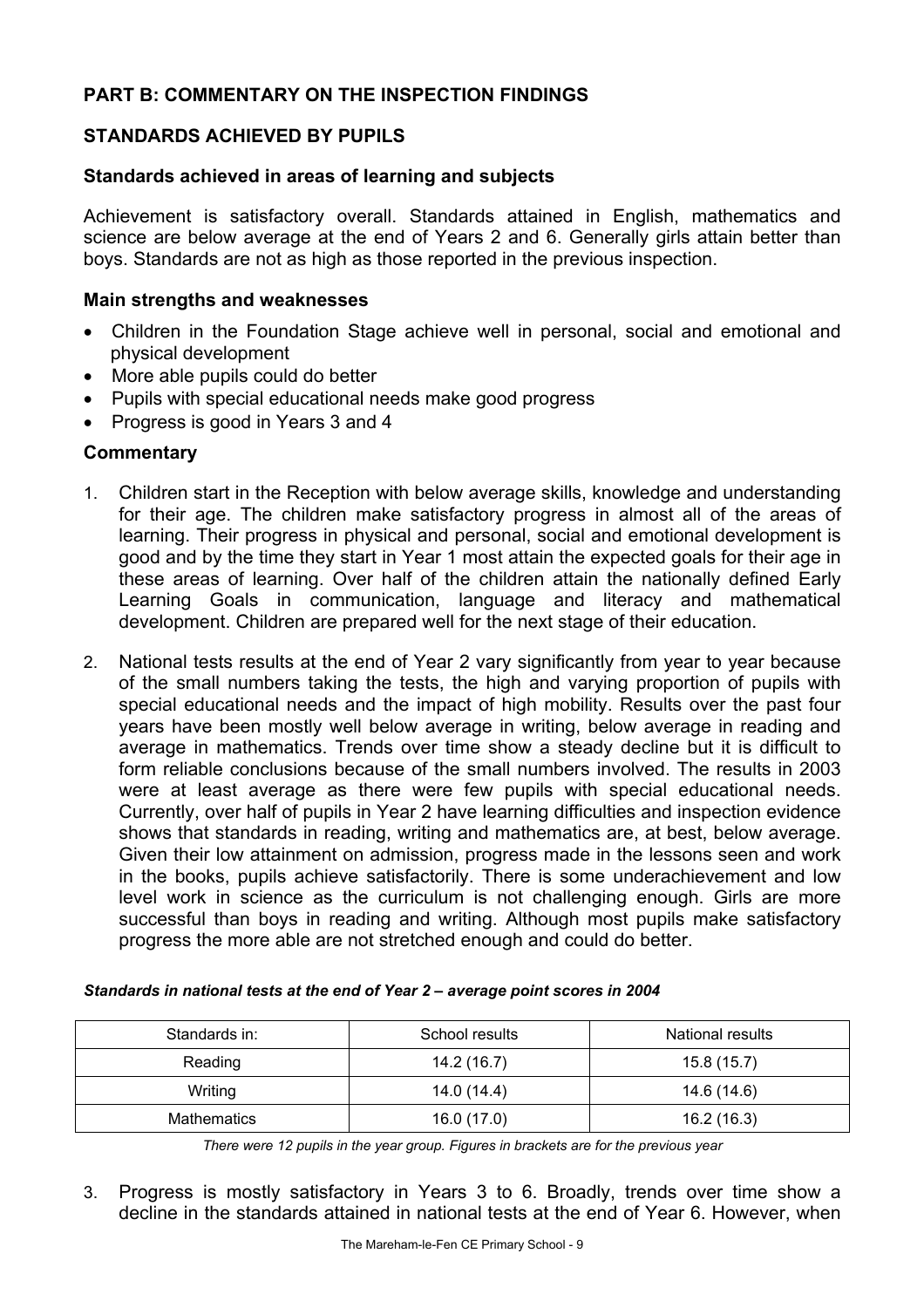compared with schools in similar contexts pupils have mostly attained at least average standards. Currently, with 60 per cent of pupils with special educational needs in Year 6, standards are below average in English, mathematics and science. Pupils' achievement is satisfactory overall but the more able do not make sufficient progress as the work set for them is not challenging enough. Girls are much more successful than boys in English, mathematics and science largely because almost all of the pupils with special educational needs are boys. Progress is at its best in Years 3 and 4 where the teaching is well focused and challenging. Inspection evidence points to average standards in design and technology, physical education, geography and religious education. Pupils have appropriate skills for their age in information and communication technology (ICT) although limited skills in applying their knowledge in other subjects. Pupils have insufficient opportunities to apply their literacy and numeracy skills across the curriculum. The school has set rather ambitious targets for attainment in national tests and is unlikely to achieve them this year.

#### *Standards in national tests at the end of Year 6 – average point scores in 2004*

| Standards in: | School results | National results |
|---------------|----------------|------------------|
| English       | 27.0 (26.2)    | 26.9 (26.8)      |
| Mathematics   | 26.3(25.0)     | 27.0 (26.8)      |
| Science       | 28.4 (25.8)    | 28.6 (28.6)      |

*There were 17 pupils in the year group. Figures in brackets are for the previous year* 

## **Pupils' attitudes, values and other personal qualities**

Most pupils enjoy school life and have good attitudes to their learning. Because they respond well to the sound spiritual, moral, social and cultural values promoted by the school, their behaviour is good and overall personal development is satisfactory. Pupils are mostly punctual and attendance is satisfactory.

## **Main strengths and weaknesses**

- The school promotes good moral and social values
- Relationships between pupils and with their teachers are good
- All staff have high expectations of pupils' behaviour and work consistently to achieve this
- Children in the Foundation Stage are keen and responsive learners
- A small number of older boys lack motivation in their learning
- There are insufficient opportunities for pupils to experience aspects of multi-cultural lifestyles

## **Commentary**

4. The provision for spiritual and cultural development is satisfactory and makes a positive contribution to pupils' good attitudes to school. There are some opportunities for pupils to develop spiritual awareness through their lessons and in assemblies, although these are not always recognised and developed. Pupils are learning about trust in assemblies and in their personal, social and health education lessons. This not only teaches them how to keep themselves safe, but also encourages them to think about the nature of trust, who they should trust and why. Regular visits to the local church help pupils to understand the intangible nature of faith and worship. Teachers always listen to pupils' contributions in lessons and insist on others treating these views with respect. This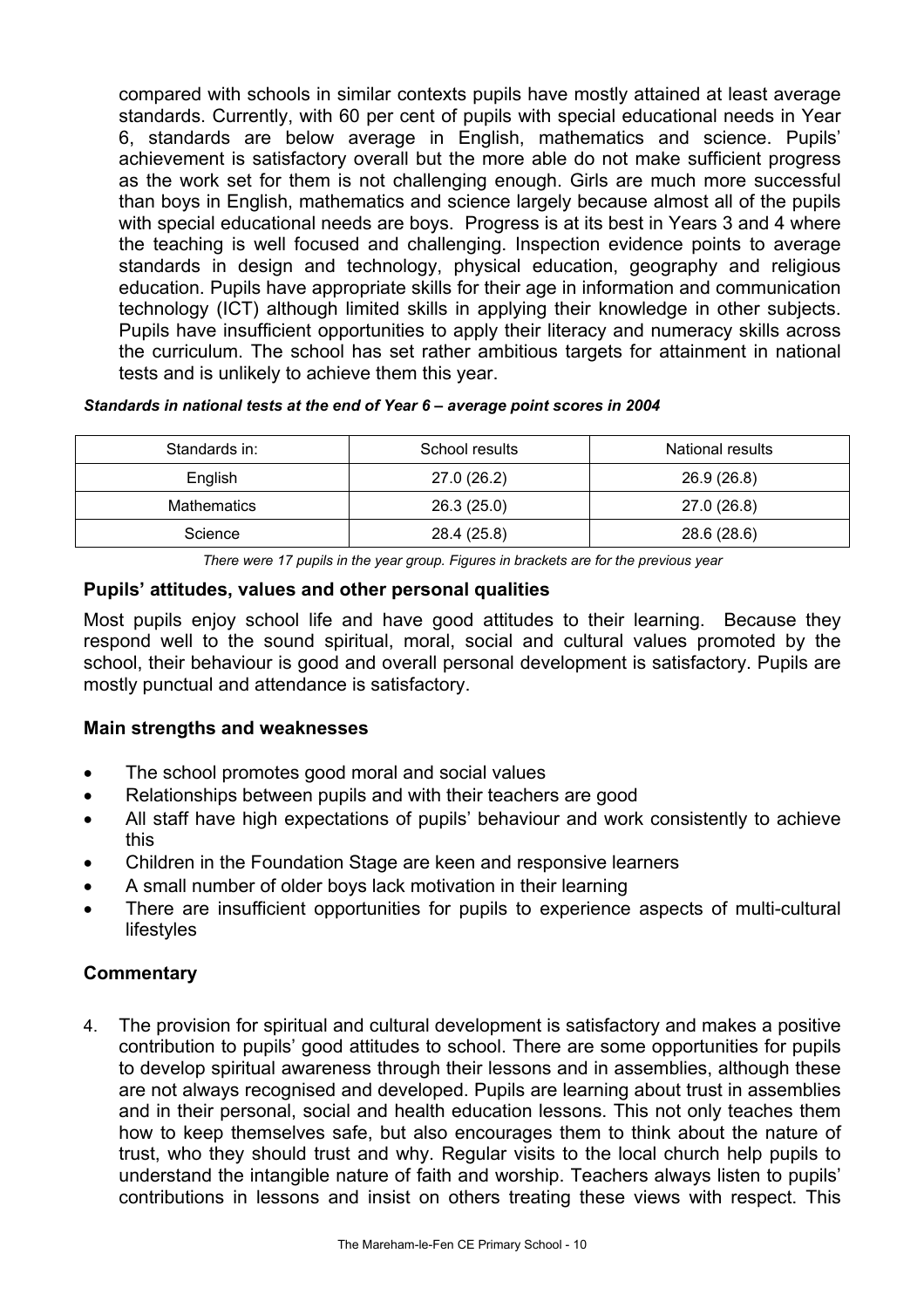encourages them to express their opinions and ideas confidently. Their cultural development is promoted through their studies in geography, music, art and literature. They gain an insight into the beliefs that govern other people's lives through their religious education lessons. They listen to music from other cultures, enjoy stories from different countries and take part in an interesting range of visits. This helps to promote an understanding and tolerance of differences.

- 5. Because the school has high expectations of pupils' behaviour, most conduct themselves sensibly. They understand the school rules and know what happens to them if they misbehave. Of those pupils who completed the questionnaire prior to the inspection, 40 per cent think that behaviour is not always good. Although no instances of poor behaviour were observed during the inspection, evidence shows that there are a very small number of boys who persistently misbehave and, despite the school's best efforts, cause disruption from time to time. Most pupils respond well to the school's good moral and social values which are consistently promoted and supported by the majority of parents. Most pupils develop strong friendships with their schoolmates, collaborate constructively in lessons and organise their games in the playground. They particularly like the visits out of school which stimulate interest in their learning. Through the school council pupils are involved in decision making and empowered to initiate change. This effectively develops a sense of responsibility towards the school community and encourages self-confidence.
- 6. During their time in the Foundation Stage, most children achieve the standards expected for their age in their personal, social and emotional development. They settle happily into the routines of the classroom and enjoy the good range of interesting activities provided for them. They move happily and confidently from one activity to another, understanding and complying with the established routines. Their attitudes and behaviour are good and they try hard to please their teachers.

## **Attendance**

7. Attendance for the current year has dropped below that expected in most primary schools. This is because a very small number of pupils do not attend as regularly as they should. The majority of pupils have good attendance records and arrive at school on time and ready to start their lessons. Most parents take their responsibilities to ensure the regular attendance of their children and to advise the school of reasons for absence seriously.

#### *Attendance in the latest complete reporting year (%)*

| Authorised absence |  |  | Unauthorised absence |     |
|--------------------|--|--|----------------------|-----|
| School data        |  |  | School data          |     |
| National data      |  |  | National data        | U.4 |

*The table gives the percentage of half days (sessions) missed through absence for the latest complete reporting year.*

## **Exclusions**

#### *Ethnic background of pupils*

| <b>Exclusions in the last school year</b> |  |  |  |  |  |
|-------------------------------------------|--|--|--|--|--|
|-------------------------------------------|--|--|--|--|--|

| pupils           | Number of    | Number of  |
|------------------|--------------|------------|
| llo <sup>.</sup> | fixed period | permanent  |
|                  | exclusions   | exclusions |

on r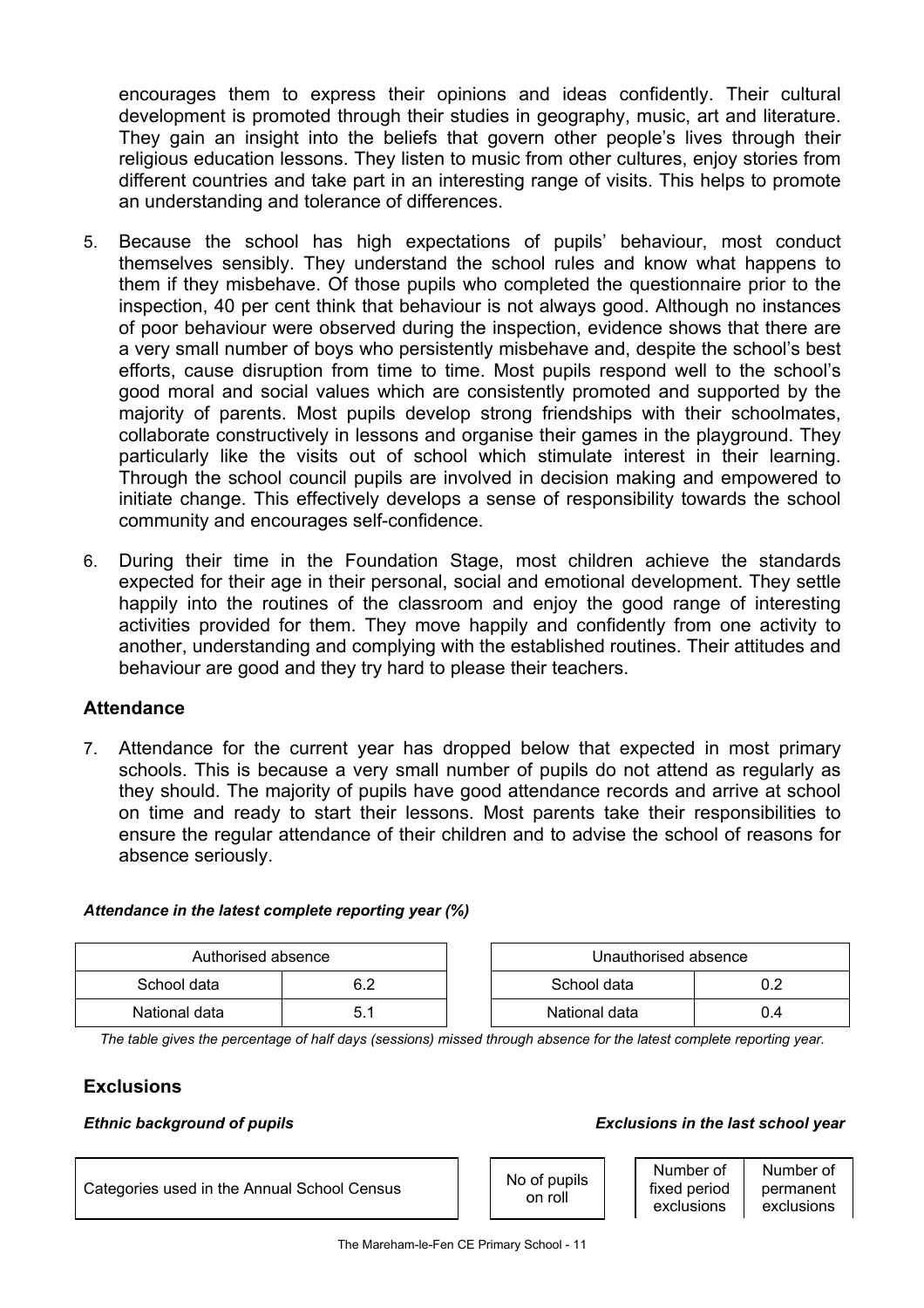| .<br>Wh<br>$-$<br>ייטייש<br>.<br>$-$ |  |  |  |  |  |  |  |
|--------------------------------------|--|--|--|--|--|--|--|
|--------------------------------------|--|--|--|--|--|--|--|

*The table gives the number of exclusions, which may be different from the number of pupils excluded.*

# **QUALITY OF EDUCATION PROVIDED BY THE SCHOOL**

Sound teaching and learning and a satisfactory curriculum help the school to provide an acceptable quality of education.

## **Teaching and learning**

Teaching is never less than satisfactory and contributes to pupils' making steady progress. Assessment is underdeveloped.

## **Main strengths and weaknesses**

- Teaching in Years 3 to 4 is mostly good
- Pupils with special educational needs are taught well
- Some lessons lack sufficient pace and challenge
- Assessment is not used well enough to set demanding work, especially for the more able

## **Commentary**

8. Teaching ranges between satisfactory and good and is sound overall. Teaching is not as good as reported previously. Almost all staff have changed and the quality of teaching is now improving. Assessment is unsatisfactory as it is not used effectively enough to influence the planning of lessons. This results in some underachievement by more able pupils. Teaching was good in about half of the lessons observed and there was some good teaching in every class. The most effective teaching is in Years 3 and 4 as much of the work is matched well to the needs of pupils of all ages and abilities and most lessons have brisk pace in which pupils work hard and productively.

#### *Summary of teaching observed during the inspection in 25 lessons*

| Excellent | Very good | Good | Satisfactory   | Unsatisfactory | Poor | Very Poor |
|-----------|-----------|------|----------------|----------------|------|-----------|
|           |           | ▵    | $\overline{ }$ |                |      |           |

*The table gives the number of lessons observed in each of the seven categories used to make judgements about lessons.* 

- 9. The teaching of pupils with special educational needs has improved recently and staff are clear about planning for the needs of these pupils. Individual education plans are well crafted and good guidance is provided by the co-ordinator (SENCO) so that teachers and classroom assistants have useful guidance and targets to develop. The withdrawal of small groups or individuals for some parts of lessons works well and enhances learning. Work is matched appropriately to ability. By explaining new ideas clearly and using practical aids pupils are encouraged to have a go and grow in competence in basic skills, especially in English. Pupils are successful in achieving their targets in English because of teacher expertise and sharp targets in individual education plans.
- 10. Teaching in the Foundation Stage is satisfactory overall and sometimes good. Lessons are planned well using national guidelines and the teacher has good knowledge of how young children learn. Lessons are made interesting through the use of apparatus and games which enhance learning and the children show much enthusiasm when learning new things. There is secure teaching of basic skills in communication, language and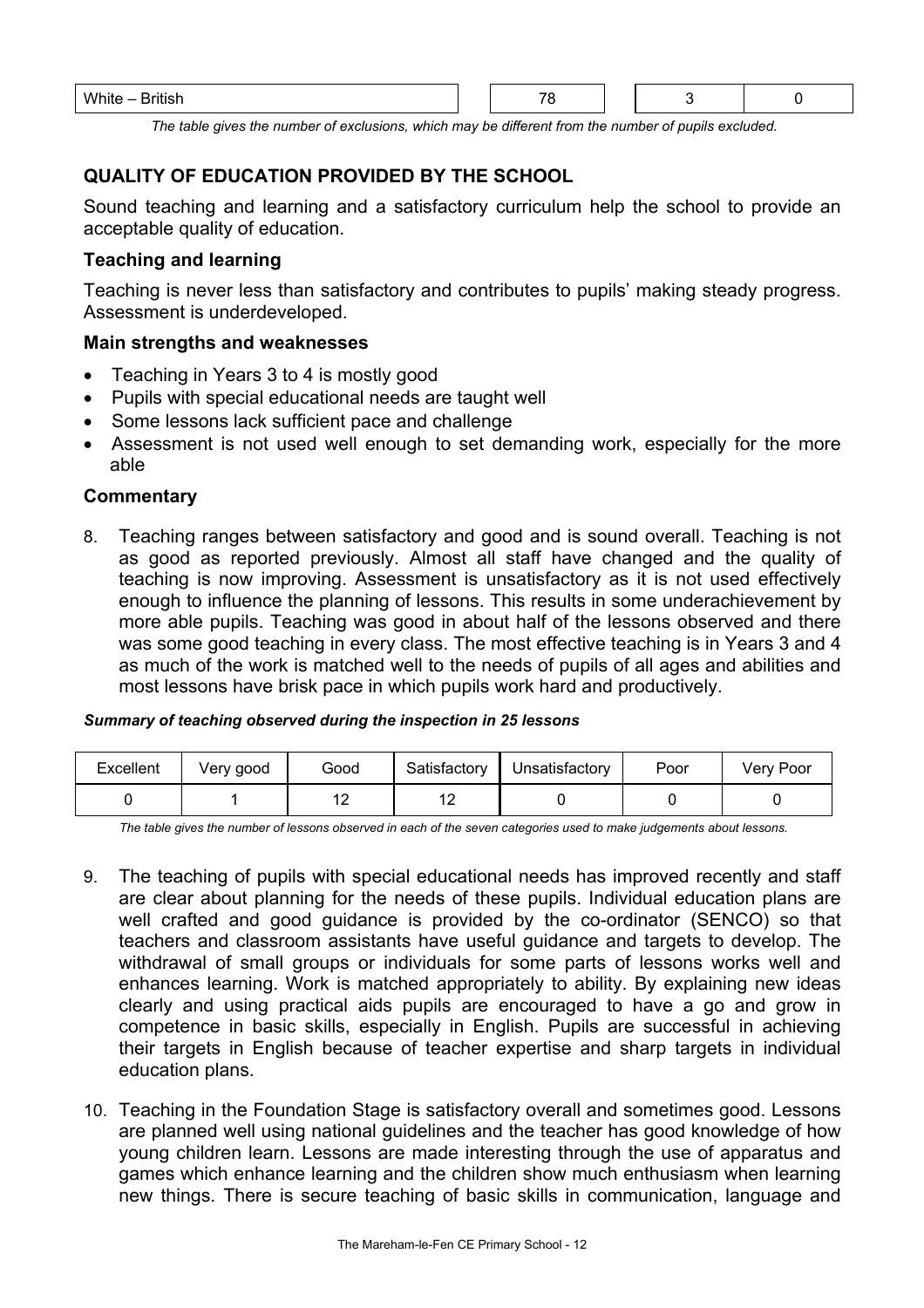literacy and mathematical development although on some occasions the teacher is overambitious and some children become confused. In most cases, the tasks set are well matched to the needs of the children and this is especially the case when activities centre around purposeful play. An appropriate range of activities are provided including learning rhymes and songs to enhance reading and there is suitable teaching about the sounds that letters make. Support staff play an effective part in working alongside the children and intervene well to ensure successful learning.

- 11. The teaching of basic skills in English and mathematics in Years 1 to 6 is effective although the lack of links between subjects hampers the development of pupils' skills in applying these skills to writing for a wide range of purposes. Lessons are introduced with clear explanations and pupils understand what is expected of them. Some time is wasted as pupils are required to write out learning objectives; a task which many, especially boys, find irksome. Teachers and support staff work together effectively. This is especially the case in supporting pupils in learning to read. Teachers have secure subject knowledge of English and mathematics and make use of national guidelines when planning work. Planning and preparation are thorough. Homework is used appropriately to support learning although pupils say they would like a wider range of subjects to study at home.
- 12. The most successful teaching was brisk and purposeful, engaging the pupils and leaving them plenty of time to practise and refine their skills. In many lessons the pace is rather slow and explanations too long, which limit the time available for pupils to get on with their work. Although teachers provide different work for the various ability groups in each class this work is not always sufficiently challenging especially for the brighter pupils. This is because assessment lacks a sharp edge in clearly identifying the strengths and weaknesses in pupils' performance. Most pupils are keen to learn and work hard although sometimes at a slow pace.
- 13. Behaviour management by all staff is good and pupils clearly understand the boundaries of acceptable conduct. Some older boys show limited enthusiasm on occasion despite the teacher's best efforts. Most pupils are keen to learn and concentrate well. They collaborate well in discussion and cooperate in practical tasks. Learning is satisfactory overall and good in Years 3 to 4 where pupils apply themselves well in using their initiative and working independently. Teachers encourage their pupils in a variety of ways including the use of praise and reward. Marking in English is generally good with helpful comments to guide the pupils but in most other subjects the marking is accurate without being informative.

## **The curriculum**

The curriculum meets statutory requirements and is enriched satisfactorily through a range of visits and visitors. There are good levels of staffing and the accommodation contributes positively to pupils' learning. There are shortages of resources in some subjects.

#### **Main strengths and weaknesses**

- The Foundation Stage curriculum meets children's needs effectively
- There is a good programme for personal, social and health education
- Links between subjects are weak

## **Commentary**

14. The curriculum is not as strong as reported at the time of the previous inspection. However, all subjects are taught and meet statutory requirements. Much of the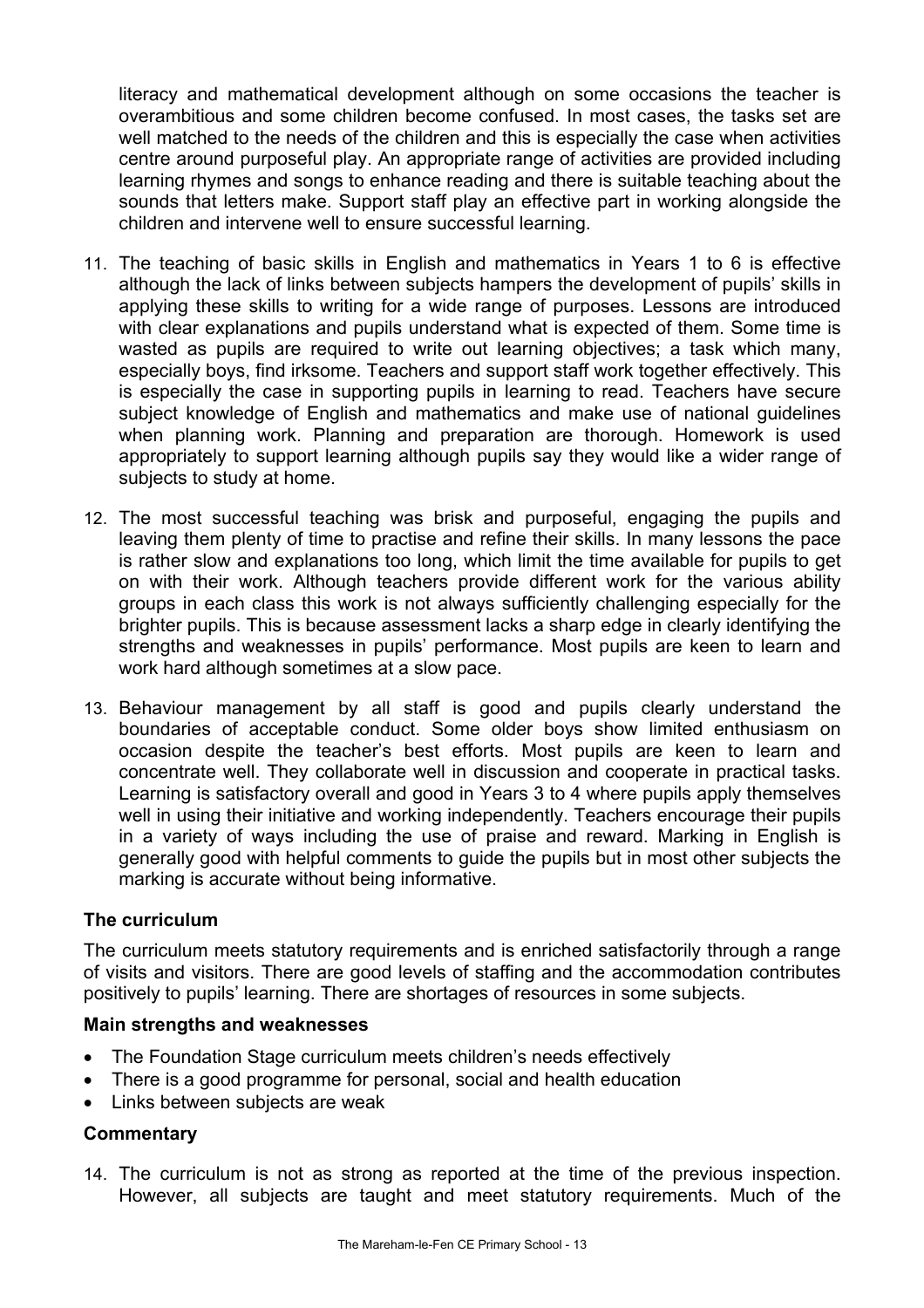planning is linked to national guidelines and provides adequately for the needs of the pupils. Many subjects are planned on a two-year cycle and geography and history are taught alternatively each term. The planning cycle creates some problems with mixed age classes and affects the consistent development of skills, knowledge and understanding in science. In Years 1 and 2 not all aspects of the subject are taught annually and pupils easily forget what they have learned in the previous year which affects their performance in national assessments.

- 15. The curriculum is enriched satisfactorily with a range of visits and visitors who bring expertise in a variety of fields. There are appropriate opportunities for pupils to take part in extra-curricular activities which include sport and games. Links between subjects are not well established and this leads to some lack of application of the skills learned in English and mathematics to work in other subjects. The use of computers to support learning across the curriculum is at an early stage of development. The school provides well for pupils' personal, social and health education and there is a good programme of lessons which include education about growth, relationships and the use and misuse of drugs.
- 16. The school seeks to provide for the needs of individuals and is good at providing for those with learning difficulties although the more able receive less attention. The provision for special educational needs is well organised and support within the school and from outside agencies works effectively. Individual education plans are well written and used effectively by teachers and support staff to plan work which enables the pupils to attain their targets. This is especially good in English. Parents and pupils are involved in target setting and this inclusive practice has a beneficial impact on raising pupils' self esteem.
- 17. The curriculum in the Foundation Stage provides an appropriate balance between formal teaching and opportunities for the children to learn through play. There have been good improvements in the provision for outdoor play for young children since the previous inspection. The teacher uses national guidelines for the Foundation Stage when planning a range of activities to include opportunities for learning through play and direct teaching of skills.
- 18. The school benefits from good accommodation which enhances the opportunities for pupils. Resources are satisfactory overall although there are gaps in ICT. The school has good resources for physical education and the large hall is a real asset. Staffing levels are generous given the size of the school and pupils are taught in small groups. Staff have benefited from a range of training and newly qualified teachers are supported effectively. Substantial changes in staffing and the appointment of teachers new to the profession mean that some curriculum developments have necessarily been put on hold during this academic year.

## **Care, guidance and support**

The school makes good provision for the personal care and welfare of pupils. The quality of educational support, advice and guidance provided for pupils is satisfactory overall. Through the school council, pupils are involved well in the decision making process in the school.

## **Main strengths and weaknesses**

• Commitment of all staff to the welfare of pupils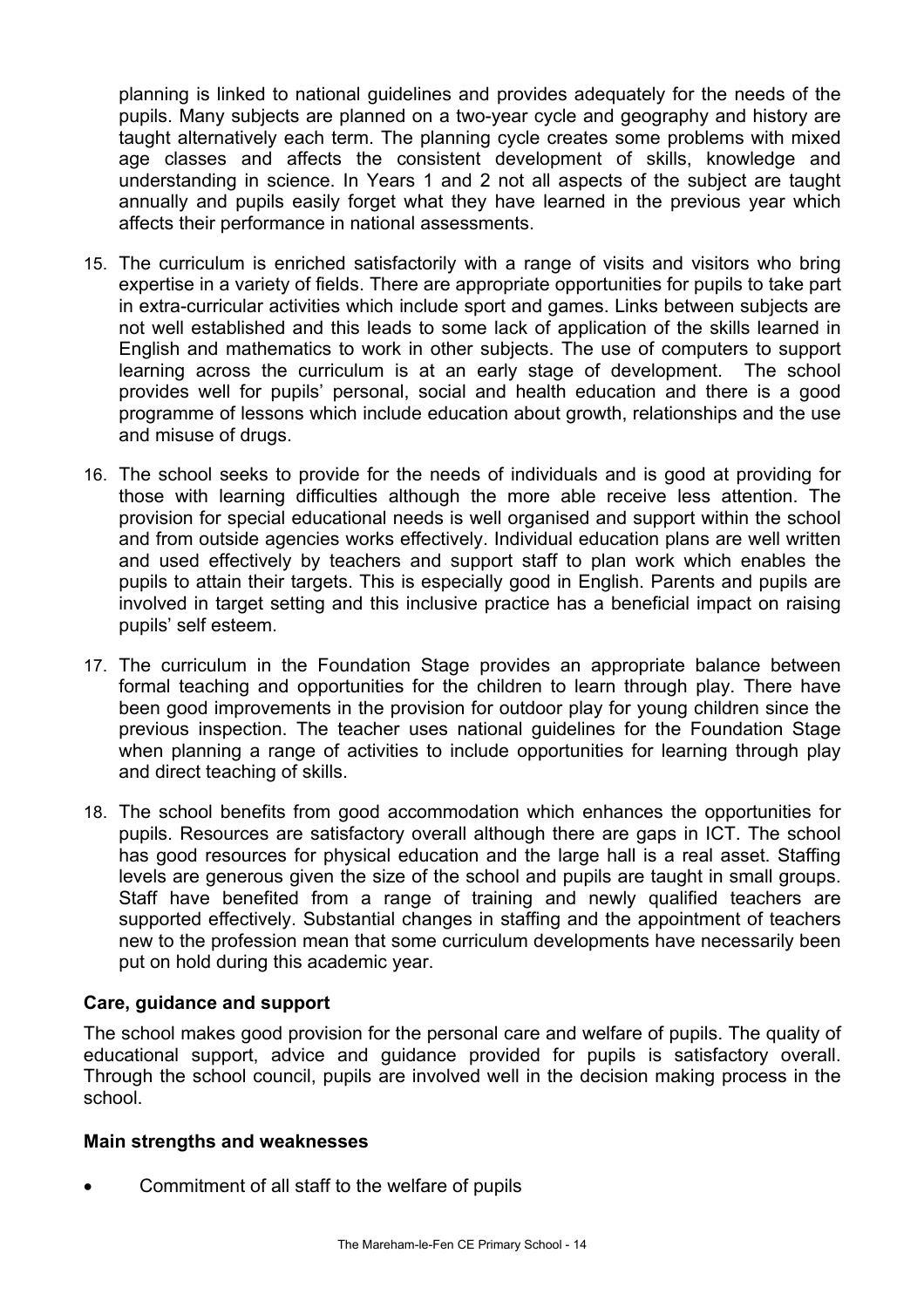- Good relationships between pupils and adults who work in the school ensure that pupils are well cared for
- Pupils trust their teachers to help them
- Support and guidance for pupils with special educational needs are good
- Pupils do not always have a clear idea of how to improve their work

- 19. There is a good awareness of health and safety issues and regular checks of the premises are carried out. Fire drills are carried out regularly and there is good provision for first aid. The headteacher is responsible for child protection issues and has a good awareness of this aspect of care. Staff follow recognised guidelines and the school has a constructive relationship with outside agencies. Pupils learn about the benefits of good hygiene and a healthy diet through their science lessons, and older pupils are given appropriate information about relationships and drugs. Children in the Foundation Stage are actively encouraged to bring healthy snacks to schools and are pleased to be rewarded for doing so. They learn about aspects of personal safety during their personal, social and health education lessons. Supervision during the mid-day break is good and pupils enjoy the use of the extensive grounds which allow them to enjoy their games to the full.
- 20. Pupils who completed the questionnaire prior to the inspection commented that there was an adult in school they would confide in if they were worried or unhappy. They know that their teachers will help them. This ensures that any small worries are picked up early and problems solved before they become serious. There are systems to monitor behaviour patterns and to deal with any emerging issues. Most parents support the school in their efforts to modify the behaviour of their children. Pupils say that they try hard to earn the rewards for good work and behaviour and value the recognition within the school community of their efforts. Because the systems for assessment are inconsistent and do not always identify sufficient and appropriate challenge, many pupils, particularly those of higher ability, do not always achieve as much as they could. The good induction procedures enable parents to be confident that their children will be cared for.
- 21. The school council is an effective body that canvasses and represents the views of the pupils and their decisions have a good impact on school life. They consider that they play an active role in providing help for younger pupils who feel unhappy.

## **Partnership with parents, other schools and the community**

The school has a good partnership with parents and with the community and satisfactory links with other schools.

## **Main strengths and weaknesses**

- Most parents have very positive views about the work of the school
- The school provides parents with good information about the school and about events taking place
- The parents' association makes a good contribution to the social life of the school and raises substantial funds in the process
- Good community links contribute well to pupils' learning and personal development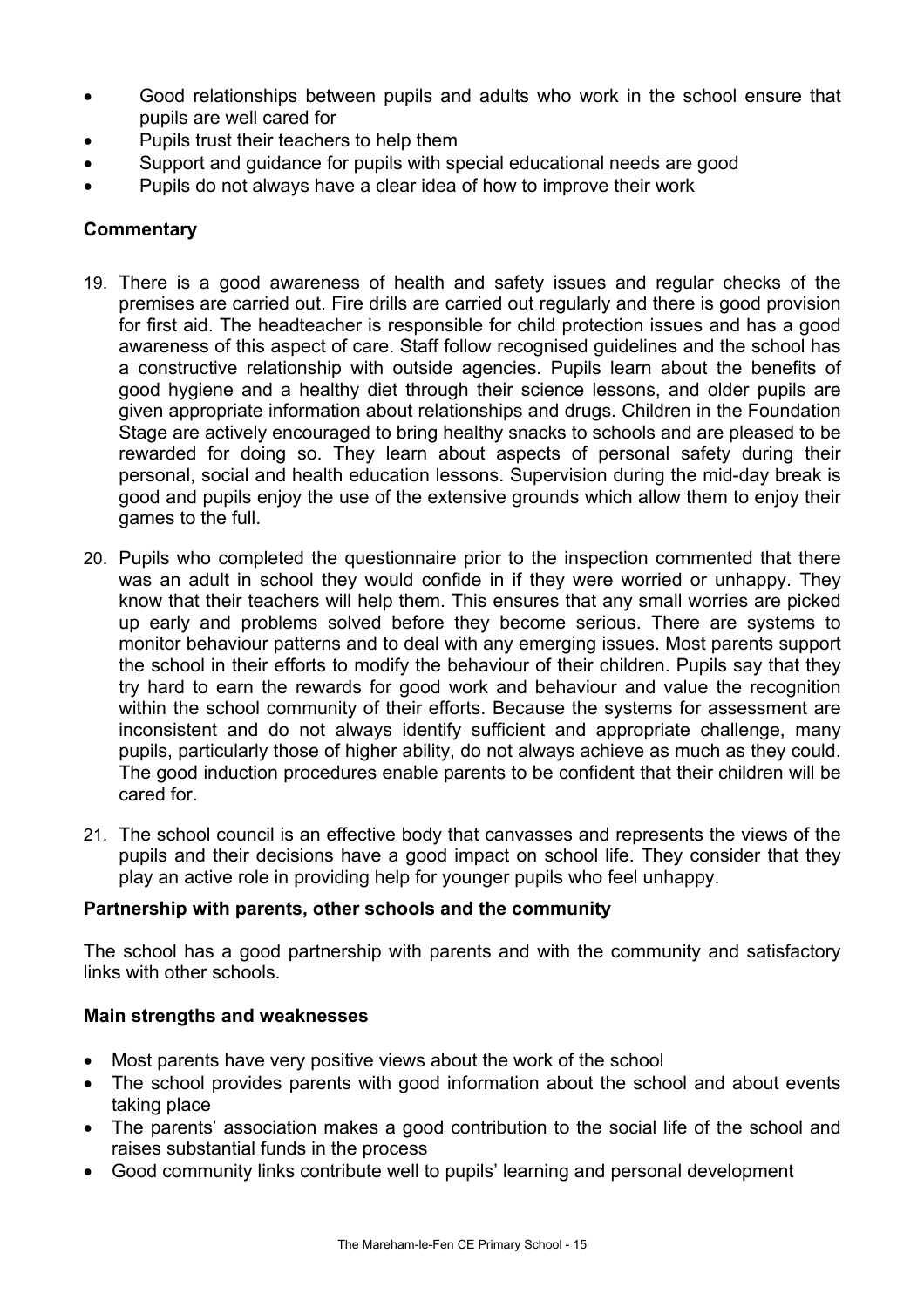- 22. The majority of the parents who expressed a view prior to the inspection are pleased with most aspects of the school's work. They find staff easy to talk to and note that their children are expected to work hard. The general information provided about the school is of good quality overall. The annual report on progress contains good information about what the children have done, but does not always indicate how well they have done it. There are three opportunities each year for parents to consult with teachers about their children's progress and most parents attend these important discussions. The parents of children with special educational needs are invited to review meetings, but not all choose to attend. Parents know that they can arrange to see teachers at any time during the year if they want more information or have a concern and the headteacher and other staff are easily accessible at the beginning and end of the day.
- 23. Many parents help their children with their work at home and several make time to come into school to help in lessons. This makes a satisfactory contribution to pupils' achievement. Parents receive details about what their children will be learning and this helps them to focus their support. The parents' organisation organises a good range of activities and raises significant sums of money. This money is spent on providing extra resources and subsidising theatre trips and other visits. The school has good procedures to deal with complaints and parents are consulted both formally and informally about school developments from time to time. The school listens to their views and acts upon them. Evidence from a survey conducted last summer indicated that there was some concern about behaviour and bullying. As a result, the school introduced new procedures, and the inspection questionnaire returns shows that there is now little concern about this aspect of school life.
- 24. The school has good links with the village church and the vicar is a familiar face in the school. The pupils visit the church at special times of the year and in support of their religious education studies. The display of pupils' work showing stained glass windows and other parts of the church observed during a recent visit show a good level of interest and understanding of the meaning of some of the physical aspects of the church. Local businesses generously support the fund raising efforts of the parents' association and many villagers attend the events organised by the committee. The transfer of pupils to secondary education is managed effectively and educational links with other schools are satisfactory.

## **LEADERSHIP AND MANAGEMENT**

Leadership and management are satisfactory. The good governing body supports the school effectively. There is sound leadership by the headteacher and senior staff although the management of the curriculum has been insufficiently focused.

#### **Main strengths and weaknesses**

- Staff share a common and purposeful ethos, working well together
- The school's strategic plans lack an incisive edge; timescales and measures of success are rather vague
- Analysis of trends in performance and evaluating pupils' progress are at early stage of development
- Financial administration is good
- The governors have a good understanding of the school's strengths and weaknesses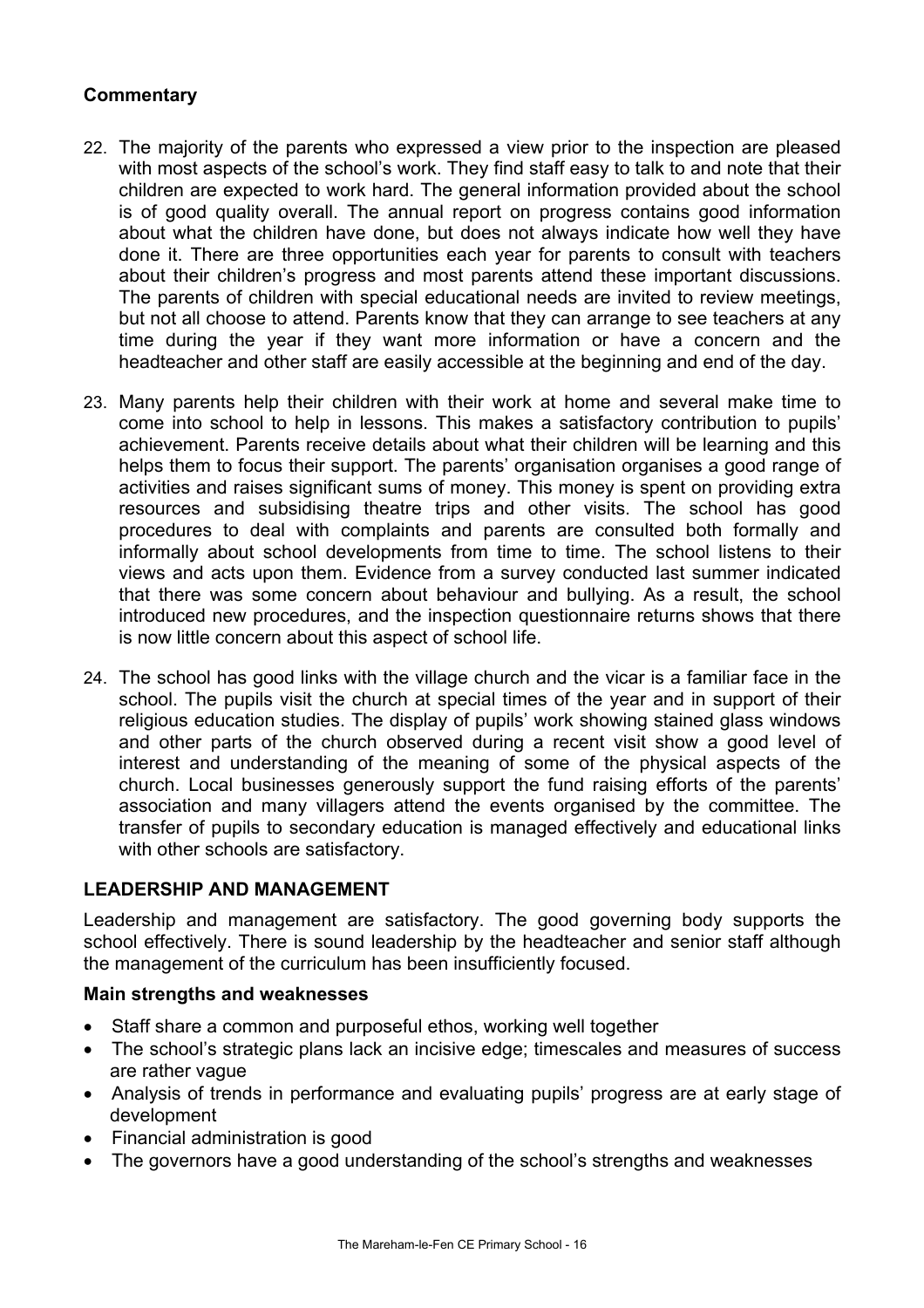- 25. The school has faced several challenges in recent years including a high turnover of staff. The headteacher and other staff make an effective team who show much commitment to improvement. Although the leadership and management of school are not as strong as reported previously there is the potential to build on recent improvements. The school has benefited from its involvement in the Primary Leadership Programme and senior staff are now more confident about their role as leaders. A good illustration of this has been the effective improvements in the provision for special educational needs.
- 26. The governing body is much improved and is well organised and led by a skilled chair. Governors have a secure understanding of the school's strengths and weaknesses and have begun to monitor and evaluate the school's success in meeting its targets. They ensure that statutory requirements are met and have put in place good policies to ensure equal opportunities, racial equality and access for the disabled. They question the work of the school and provide good challenge whilst being very supportive of staff.
- 27. The headteacher takes a good pastoral lead and has a caring and supportive team. Subject leadership is underdeveloped largely due to staff changes and the appointment of teachers new to the profession who currently are not permitted to take a lead in subject development. There are good plans for reorganising responsibilities in the new academic year. Staff new to the profession are supported well. There has been some monitoring of teaching and learning in English and mathematics and this has led to improvements in the teaching of basic skills. More remains to be done to improve the pace of lessons. There are suitable arrangements for the assessment of staff and performance management is used effectively by the governing body to set targets for the headteacher.
- 28. The school runs smoothly and management is satisfactory. Day-to-day administration works effectively and the school's finances are well managed. The governing body have made good decisions about staffing issues surrounding the use of supply teachers and have used the funds to appoint an additional teacher to reduce insurance costs. This is working well. Funds are used for their appropriate purposes. The school has implemented a new and good system to track pupils' performance although the results of this analysis have yet to take effect on teaching. This use of data has enabled the school to identify correct priorities and to make a realistic evaluation of its performance. The school sets annual targets for performance in national tests although these goals are rather ambitious and the school is unlikely to meet them because of the high number of pupils with special educational needs.

#### **FINANCIAL INFORMATION**

*Financial information for the year April 2004 to March 2005*

| Income and expenditure $(E)$ |         | Balances $(E)$                   |
|------------------------------|---------|----------------------------------|
| Total income                 | 245,880 | Balance from previous year       |
| Total expenditure            | 260.227 | Balance carried forward to the r |
| Expenditure per pupil        | 3.135   |                                  |

| Income and expenditure $(E)$ |         | Balances (£)                        |        |
|------------------------------|---------|-------------------------------------|--------|
| Total income                 | 245,880 | Balance from previous year          | 39.379 |
| Total expenditure            | 260.227 | Balance carried forward to the next | 14.347 |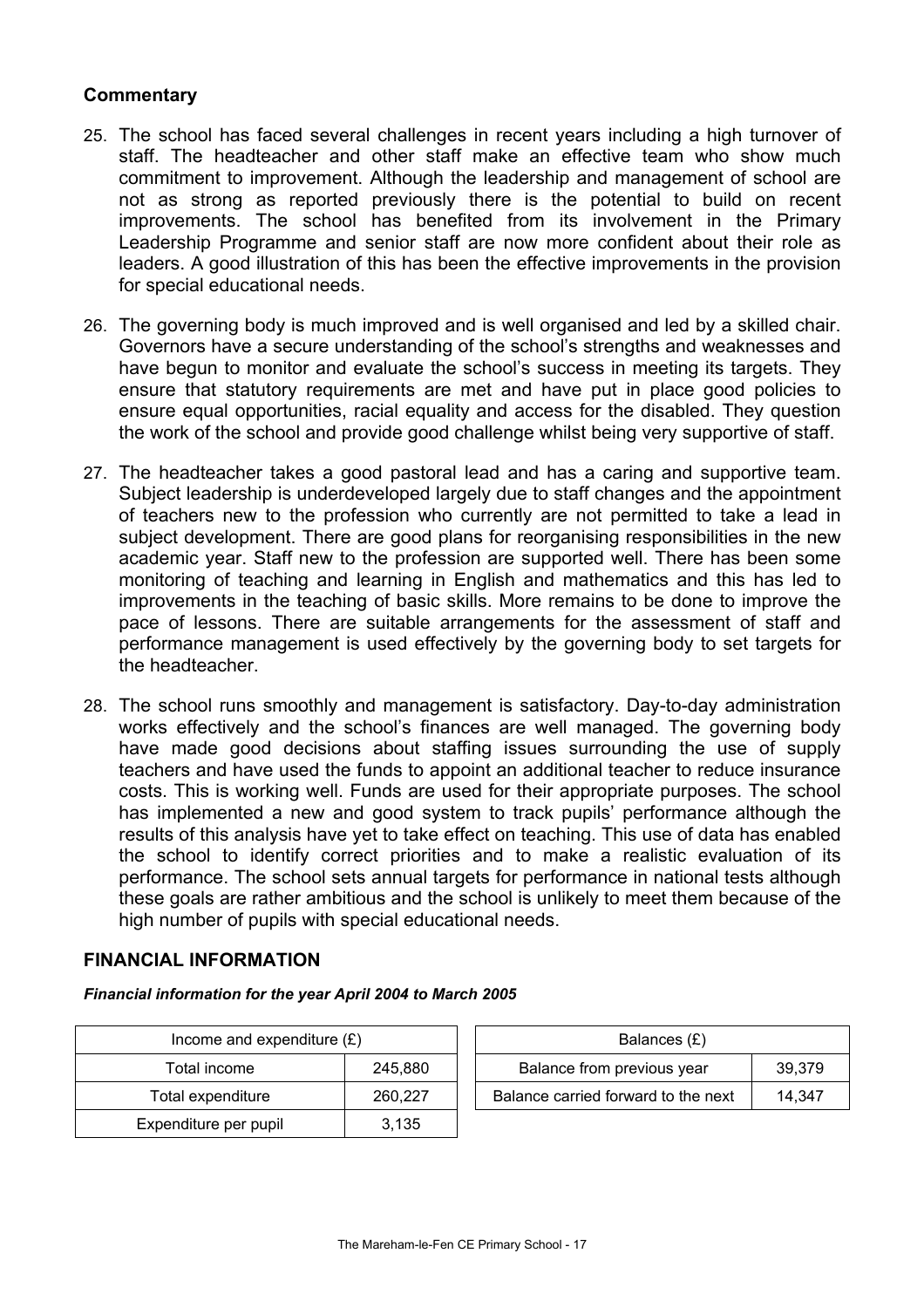## **PART C: THE QUALITY OF EDUCATION IN AREAS OF LEARNING AND SUBJECTS**

## **AREAS OF LEARNING IN THE FOUNDATION STAGE**

- 29. Provision in the Foundation Stage is satisfactory. There have been good improvements since the previous inspection in developing the outdoor play area. Although children start school with a wide range of abilities their attainment on admission is mostly below average for their age. Many children have limited communication skills and a weak understanding of the world around them. Several children initially struggle to work alongside others. Almost a third have no pre-school educational experience.
- 30. The teacher has a good understanding of the Foundation Stage curriculum and provides appropriate opportunities for them to explore all of the areas of learning. There are good links between some areas of learning although more needs to be done to extend opportunities for the children to use their communication, language and literacy skills especially through practical tasks. Overall, teaching and learning are satisfactory. Assessment is used appropriately to identify the children's progress.
- 31. Progress and achievement are satisfactory overall and good in personal, social and emotional development. By the end of the reception year over half of the children attain the expected goals for their age in most of the areas of learning. Underdeveloped speaking skills hamper some boys' and girls' achievement in communication, language and literacy. Progress in personal, social and emotional development is mostly good and the children are prepared well for the next stage of their education. Pupils with special educational needs are supported well and make good progress in developing social skills.
- 32. There was not enough work seen for the children's **physical** or **creative** development during the inspection to make an overall judgement about provision or the children's achievements in these aspects. When playing outside it was evident that the majority of the children manipulated the wheeled vehicles with appropriate skills and three children cope with just two wheels. They are aware of space and steer around each other safely. Most children have similar control over fine movements as others of the same age and they manipulate small items accurately. At the end of the day, the children sang a range of action songs although several were reluctant to join in, obviously tired after their physical activities. Children develop their skills of painting and drawing and samples of their work show an appropriate range of activities using a good selection of media and materials. Children have appropriate opportunities for role play and most show empathy for the characters they adopt.

## **PERSONAL, SOCIAL AND EMOTIONAL DEVELOPMENT**

Provision in personal, social and emotional development is **good.** 

#### **Main strengths and weaknesses**

- Adults effectively encourage the children to be independent
- Children are sociable and work together well
- Teaching and learning are good

## **Commentary**

33. The teacher and teaching assistant have consistent expectations of the children's behaviour and social skills and, as a result, children work and play together amicably.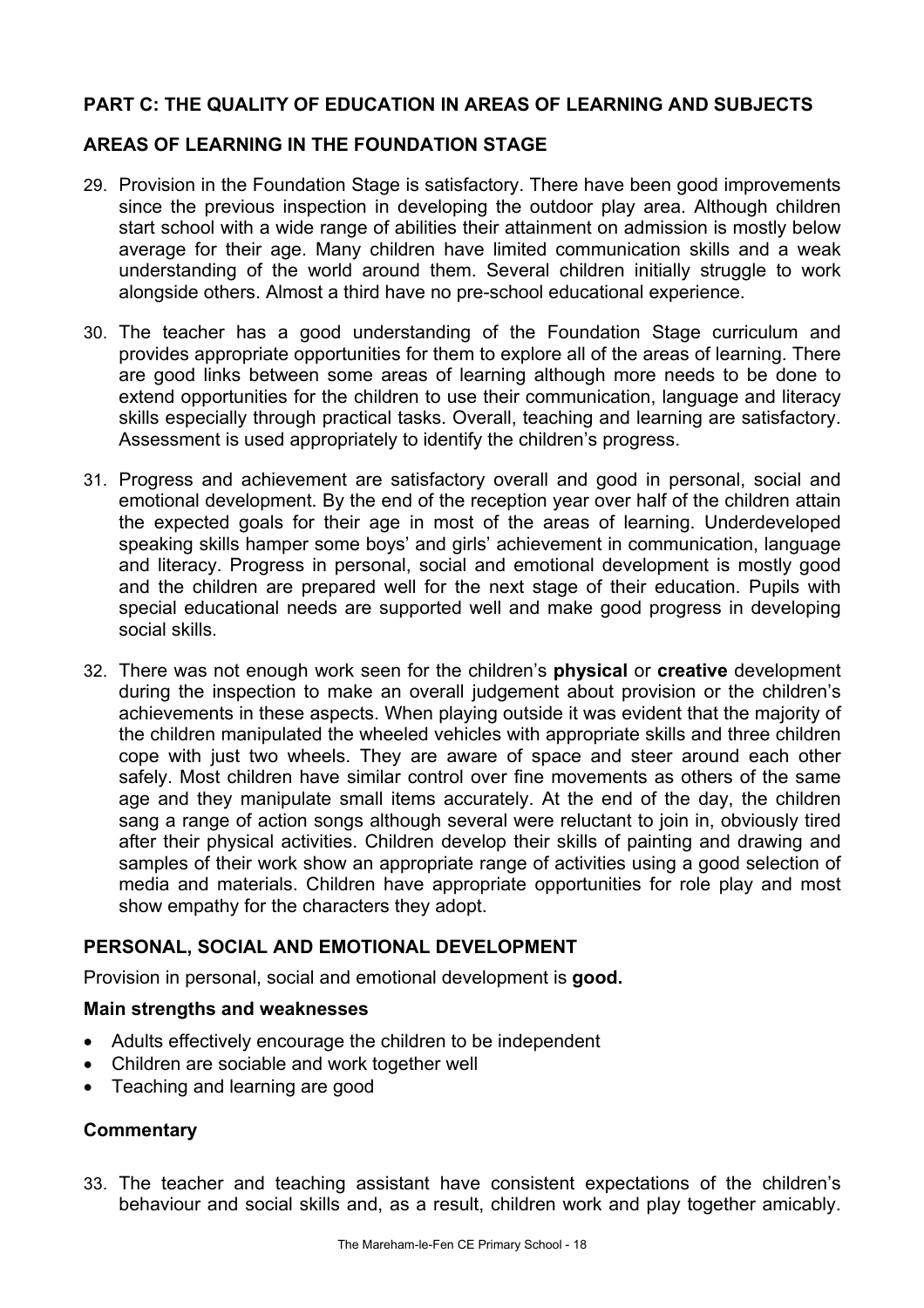They are encouraged to share equipment and the teacher's time and many are beginning to cooperate with each other as they work and play. During the inspection children worked excitedly with a parent to erect a tent. Others adopted the roles of family members as they prepared a "meal" in the sand pit. They understand the need to share the wheeled vehicles and to tidy away so that other children can use the equipment. Children know they need to take turns to speak and the teacher has established an environment where children care for and help each other. Even the youngest children know what is acceptable behaviour although some find it hard to adopt this all the time. For example, when a child laughed at another's mistake, a quiet reminder from the teacher generated an instant apology. The adults have been very successful in promoting individual children's self esteem. They have a good understanding of each child's abilities and take every opportunity to praise effort and achievement.

# **COMMUNICATION, LANGUAGE AND LITERACY**

Provision in communication, language and literacy is **satisfactory.** 

## **Main strengths and weaknesses**

- More able children attain the nationally defined Early Learning Goals
- Writing tasks are sometimes too difficult for less competent children
- Over half the children attain the expected goals for their age

## **Commentary**

- 34. Although a few children join the school with average language skills and one or two are confident and mature speakers, the majority have a limited vocabulary and few reading and writing skills. They make satisfactory progress in the Reception class because language skills are taught methodically and rigorously. Adults question children well, encouraging them to express opinions as they answer. Technical vocabulary, for example, *square* or *title* is used consistently so that the children use these words with understanding. One or two children find it difficult to speak clearly and more could be done to help these children pronounce their words accurately.
- 35. Children make good progress in reading. They are taught a range of simple words and parents help them learn to read them at home. The most able children reading simple books with understanding and accuracy and will attain the Early Learning Goals for reading by the time they leave the Reception class. Most children recognise some letters and the sounds they make and about a third of the class are beginning to blend letters such as *ay* or *sh* to decode new words. All enjoy books and stories. Children are encouraged to write and are taught how to form letters accurately. The majority write a range of simple words although it is only the more able children who are beginning to form sentences independently. The teacher has high expectations of the children's abilities and the most able children achieve well. However, some children are not yet ready to cope with more formal writing tasks and they struggle to achieve what is expected of them. These children need more practical tasks, for example, forming letters in paint or sand, to prepare them for paper and pencil tasks. Although reading and writing skills are taught effectively in lessons, there are insufficient opportunities for children to choose to write independently as part of their role play. The teaching is satisfactory overall.

## **MATHEMATICAL DEVELOPMENT**

Provision in mathematical development is **satisfactory.**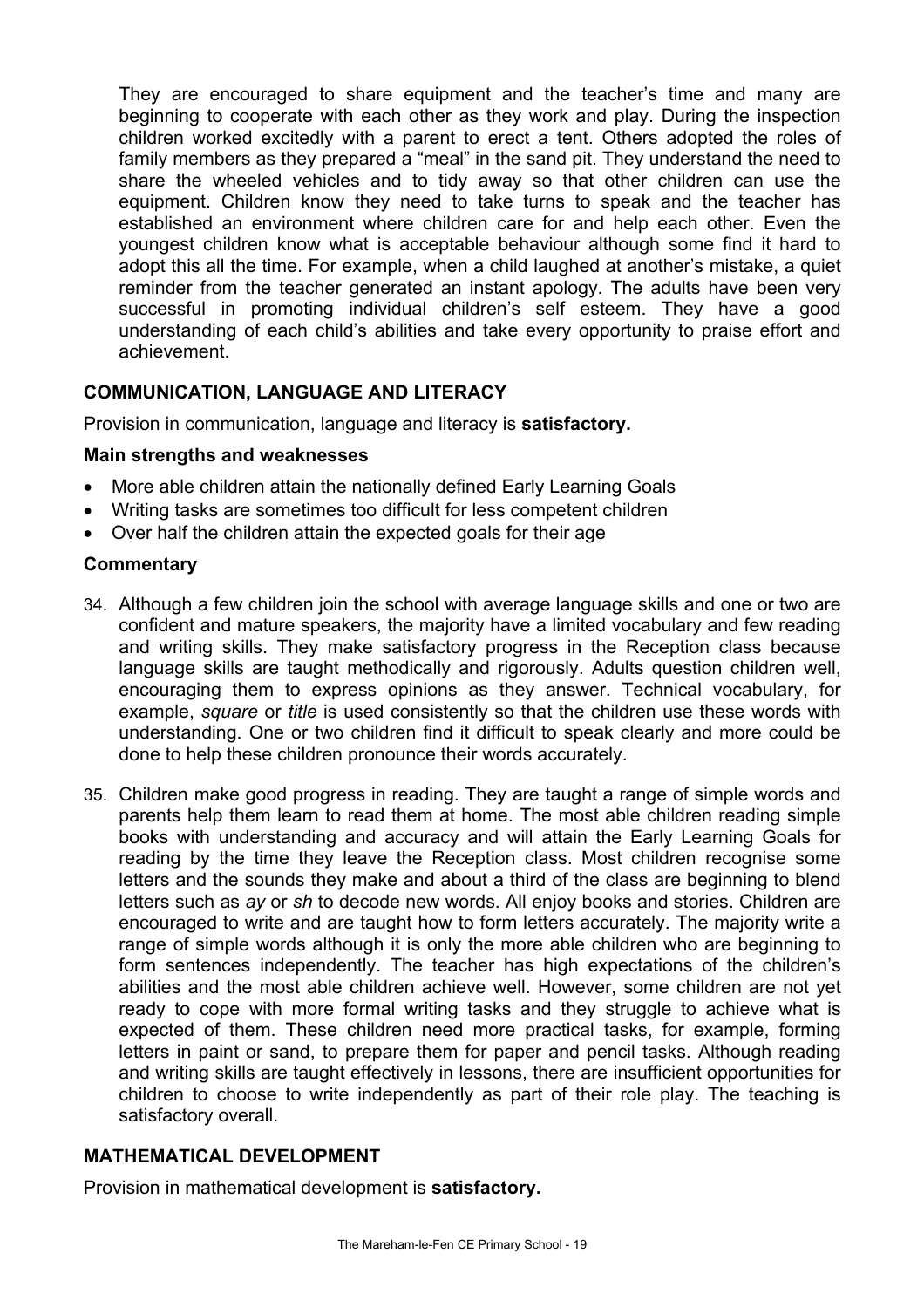## **Main strengths and weaknesses**

- The majority of children are close to achieving the expected standards for their age by the end of the reception year
- More able children achieve well
- Less able children are required to record their work before they have a secure grasp of numbers

## **Commentary**

36. Most children have a secure grasp of mathematical vocabulary and use words to describe size and position as part of their play. When playing in the sand children describe cups as *full* and indicate the smallest container. Children are given opportunities to use their knowledge of shapes to create pictures or make models and there are some good links with other areas of learning to consolidate mathematical skills. The children make sound progress in developing their understanding of numbers. Teaching and learning are satisfactory overall. In a good lesson the teacher used the outside area to play a game involving numbers which enabled the children to consolidate their learning well. The most able children have made good progress over the year, and one or two are already working within Level 1 of the National Curriculum. These children add and subtract accurately within 20 and delight in completing rows of "sums". Over half the children order numbers accurately and most accurately match numbers to groups of up to five objects with accuracy. The less able children and the youngest are beginning to count accurately and to make an attempt at writing numerals. Some are not yet ready to use the small squared books to record numbers and need much more practical work to prepare them for the more formal recording of numerals or calculation. The majority of children have made sound progress during the year and teaching is satisfactory overall.

## **KNOWLEDGE AND UNDERSTANDING OF THE WORLD**

Provision in knowledge and understanding of the world is **satisfactory.** 

## **Main strengths and weaknesses**

- The teacher plans a good range of activities to extend children's learning
- Children are encouraged to experiment and find things out themselves
- Many children do not attain the Early Learning Goals by the end of their reception year

## **Commentary**

37. The teaching for this aspect of the curriculum is satisfactory overall and was good in the lesson observed during the inspection. The teacher has a good knowledge of the curriculum and the plans interesting activities that extend the children's knowledge and understanding of the world well. The children's work and photographs of activities show them engaging in a range of scientific, historical and geographical activities based on finding things out for themselves. The outside area has interesting and stimulating resources to support learning. Children tend their garden and observe growing things and mini-beasts. They have used their senses to smell, feel and taste the herbs. During the inspection children baked biscuits. They were involved in all aspects of the process including reading the instructions and weighing the ingredients as well as manipulating the dough and cutting out the shapes. Others created clay owls, linking with their story of the week, enjoying the tactile experiences of the clay. There was no evidence of children using the computers and limited evidence of the children's understanding of different cultures in the work seen during the inspection. Children make satisfactory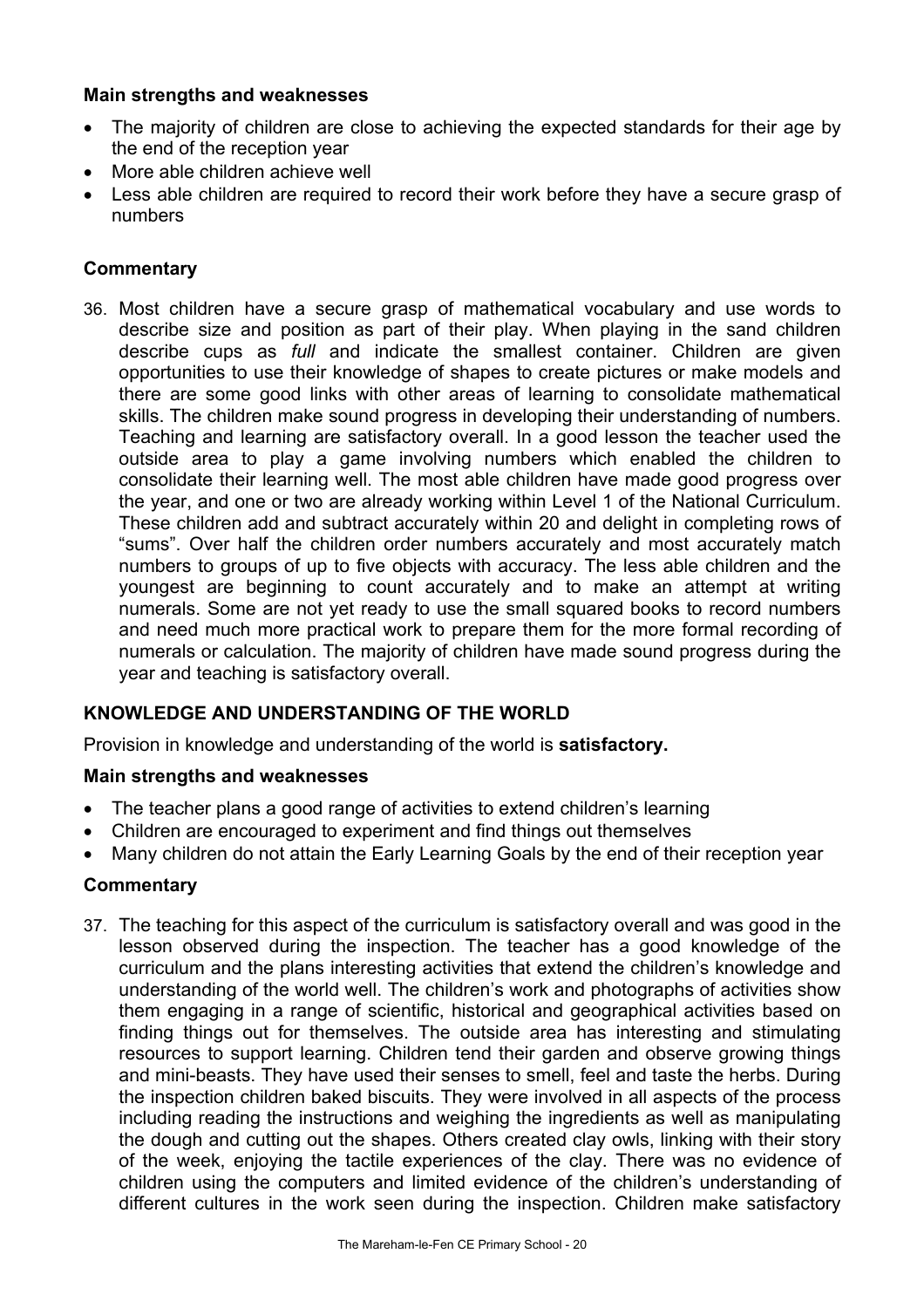progress overall, building on what are, for many of them, limited experience of the world before starting school.

## **SUBJECTS IN KEY STAGES 1 and 2**

## **ENGLISH**

Provision in English is **satisfactory.** 

### **Main strengths and weaknesses**

- Standards are well below average at the end of Year 2 and below average by Year 6
- Basic skills are taught effectively in Years 1 to 4
- More able pupils are not challenged sufficiently because assessment lacks rigour
- Pupils are not expected to write enough in English lessons and in other subjects
- There are inconsistencies in promoting good handwriting and spelling

#### **Commentary**

- 38. Most pupils join Year 1 with lower than average language and literacy skills. Over half the pupils in Year 2 have special educational needs. The provision for these pupils is good and they make good progress. Nevertheless, over half the cohort is not yet achieving average levels in reading or writing. One pupil is working at an above average level in writing. These achievements are significantly lower than those attained by other pupils nationally in the 2004 national assessments for pupils in Year 2. Pupils without special educational needs make satisfactory progress overall because new skills are taught steadily and accurately. However, not enough is expected of the more able pupils.
- 39. Pupils in Year 2 are encouraged to discuss their work and most are willing to contribute answers and comments in whole class discussions. The teacher and teaching assistant use questions well, so that pupils have to give thoughtful and often extended replies. Most listen to their teacher well but several find it more difficult to listen to each other. In one lesson observed during the inspection, most pupils contributed adjectives to describe a snake. Although the teaching was satisfactory overall, more could have been done to encourage a greater range of adjectives. The teacher was reluctant to use the word *adjective*, missing the opportunity to extend the pupils' technical vocabulary.
- 40. Reading skills are taught rigorously and most pupils in Years 1 and 2 make satisfactory progress in developing their knowledge of the sounds letters make and are building up a bank of familiar words to enable them to read their books. Only the most able pupils can identify sounds formed by more than one letter, such as *ay* or *ph* and several of the pupils who read to inspectors were reluctant to try to decode words without prompting. Pupils read regularly to adults in school and are supported well by volunteers who hear them read, including a retired teacher. Pupils take books home but many do not come from a culture of story telling or being read to at home. Pupils' work shows that some are completing reading and spelling exercises that do not challenge them, for example, filling in the first letter of words when they need to develop their skills in learning letter blends. Writing skills are taught regularly and pupils make sound progress but there are too few opportunities for pupils to write at length in English lessons and across the curriculum.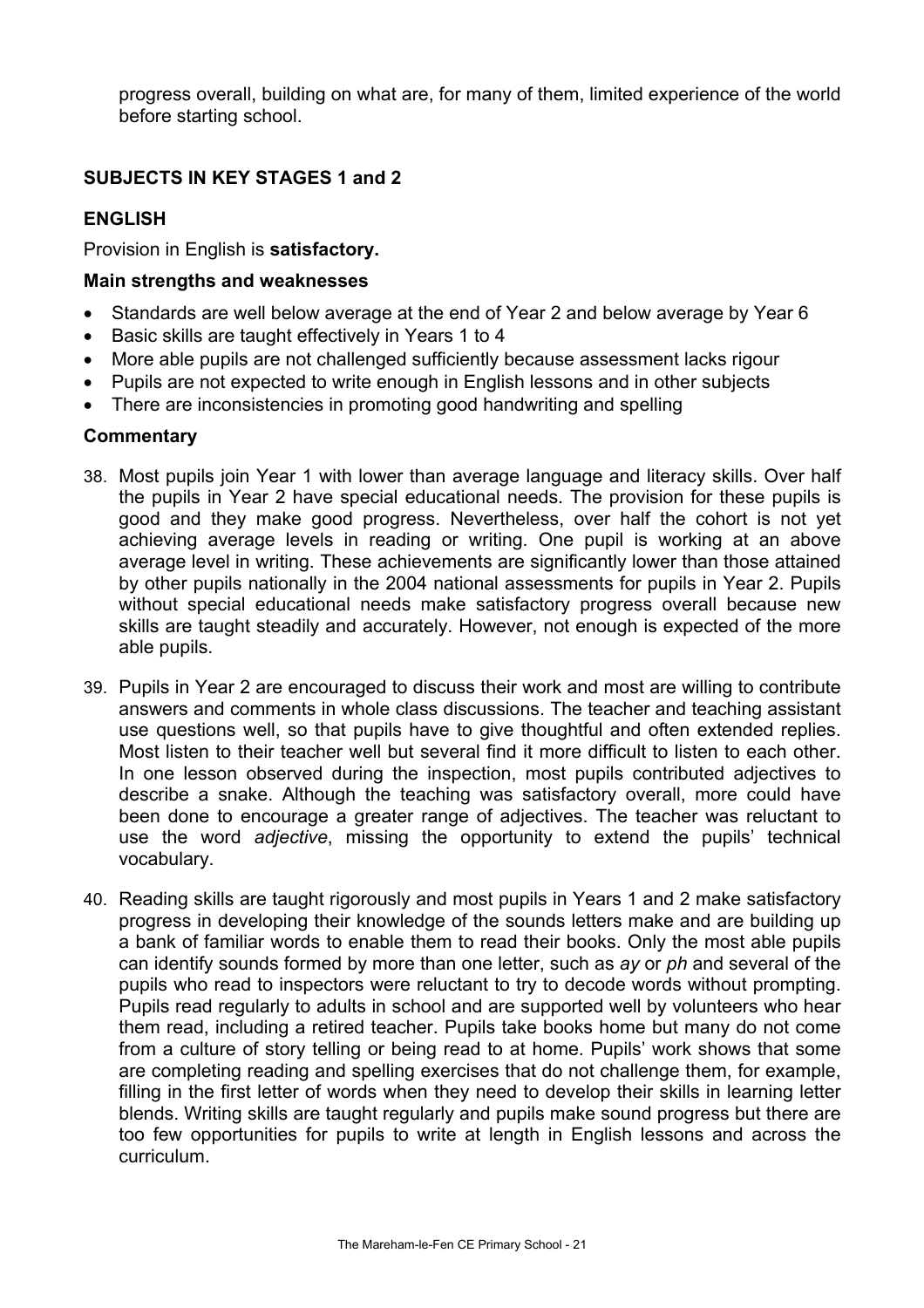- 41. The pupils in Years 3 and 4 are taught well. The teacher takes every opportunity to extend pupils' speaking and listening skills and has high expectations of their reading and writing prowess. There are some good readers in this class and the majority of pupils in Year 4 are exceeding national expectations for their age for both reading and writing. The teacher plans tasks that are relevant and challenging and much of the writing has a real purpose, generating enthusiasm and application in the pupils. In a very good lesson observed during the inspection there were clear time limits, a very accurate match of tasks to the different abilities including the most able and the pupils with special educational needs and a specific purpose. Pupils were writing to the chair of governors to request equipment for the playground as part of their work on letter writing, using persuasive text and reasoned arguments.
- 42. There are a significant number of pupils in Year 6 who have special educational needs and many find concentration and application difficult. The teacher has worked very hard to develop their speaking, listening and social skills. She has been very successful in this but maintaining these systems for good behaviour is having an adverse impact on pupils' learning and they make no more than satisfactory progress overall. While the teacher engages pupils well as they learn new skills as a class, not enough is expected of them when they work independently and several do not work as hard as they could. There are few examples of extended texts or story writing.
- 43. The subject is led and managed satisfactorily. Recent developments in analysing test results and monitoring of teaching are beginning to take effect but there is a need to be more robust in assessing the levels at which pupils work in order to more accurately set challenging work, especially for the brighter pupils.

### **Language and literacy across the curriculum**

44. There are some pockets of good work across the curriculum in Years 3 and 4 and occasionally in other classes. But because there are limited links between English and other subjects overall, most pupils have insufficient opportunities to learn, apply and extend their literacy skills. An over reliance on undemanding worksheets results in missed opportunities for pupils to practise and refine their writing. In Years 1 and 2 the content of scientific writing is at a low level and not enough is expected of the more able pupils.

## **MATHEMATICS**

Provision in mathematics is **satisfactory.** 

## **Main strengths and weaknesses**

- Standards are below average at the end of Years 2 and 6
- Most pupils have a secure knowledge of number
- Mathematics is used insufficiently in other subjects
- Assessment is not used well enough to pinpoint the next steps in learning especially for more able pupils

#### **Commentary**

45. Standards are not as high as those reported at the time of the previous inspection. Standards have fallen over the last few years and the percentage of pupils attaining higher levels in national tests has also declined. This decline is partly due to the increased percentage of pupils with special educational needs but also due to some weaknesses in teaching. Most of the pupils with special educational needs are boys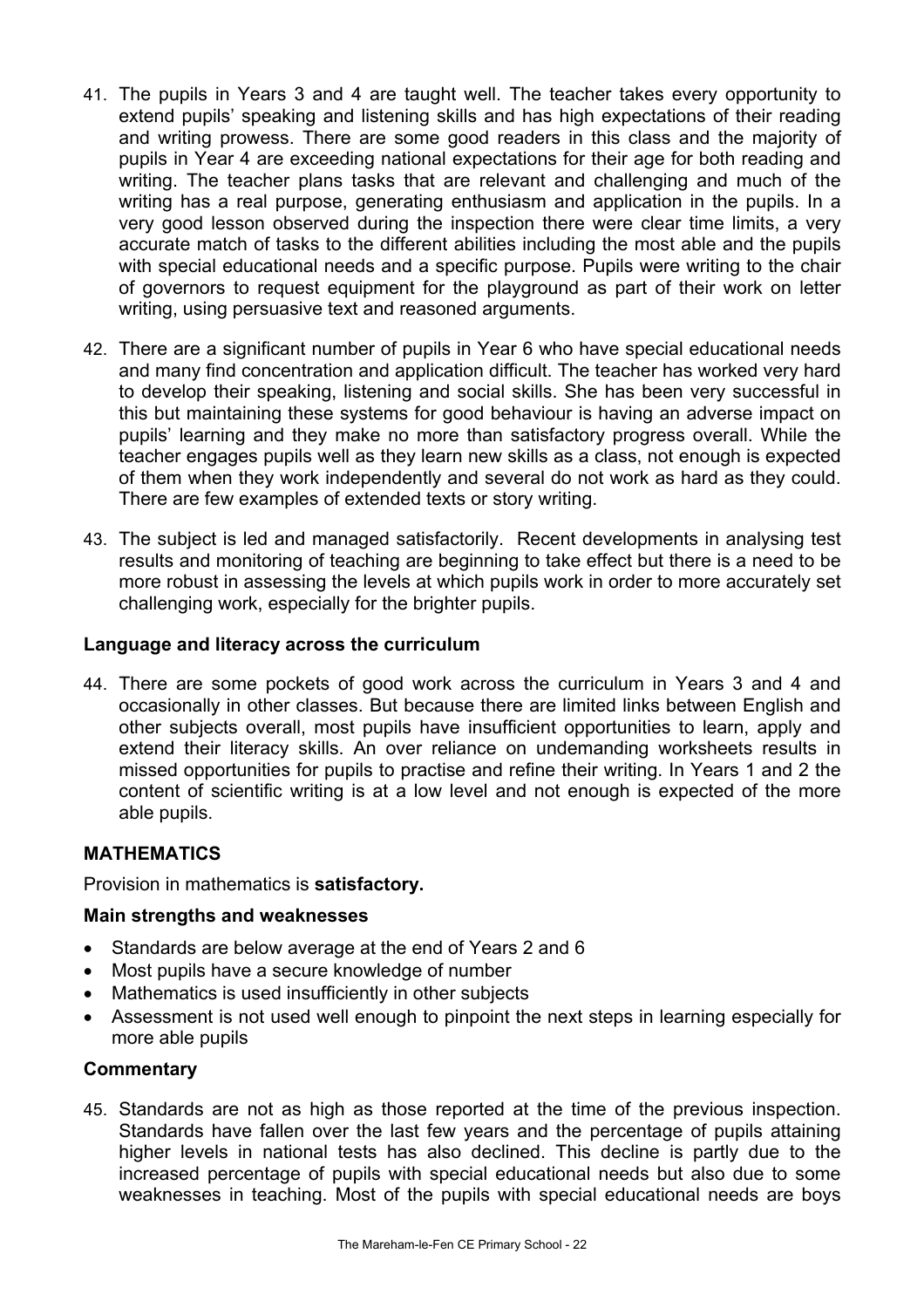and this explains their relatively poorer performance when compared with girls. Overall achievement is satisfactory but more able pupils are not set sufficiently demanding tasks.

- 46. Pupils have a secure knowledge of number and this has improved recently with the school's identification of weaknesses and more regular practice of basic skills. A relatively weak area is in pupils' problem solving where many struggle to apply their knowledge of number. Pupils have satisfactory skills in shape, space and measures although their understanding of data handling is rather sketchy.
- 47. Overall, the quality of teaching is satisfactory. Good teaching was seen in Years 3 and 4 and it is evident form these pupils' work that progress is consistently good. In the lesson seen in Years 3 and 4, the quick fire questions targeted at pupils of different abilities ensured good progress and involvement. The teacher used her good subject knowledge to explain clearly in small steps what was to be done and the pupils quickly grasped what was required. There is some good teaching of basic number in the other classes but a weakness in the teaching of more able pupils. Although teachers set different work for the range of abilities in the classes it is not always sufficiently demanding because assessment is not used to pinpoint the exact strengths and weaknesses in pupils' learning. Lessons are well planned and prepared using the national guidance and where possible teachers make good use of resources to help pupils, especially those with special educational needs, to grasp new ideas. Teachers mark pupils' work accurately but there are few examples of guidance to help the pupils to improve their performance. Most pupils say they enjoy mathematics and they work steadily in lessons. Because teachers make limited use of timed targets productivity levels are below those normally seen. Homework is used satisfactorily to reinforce learning, but ICT is not used regularly enough to enhance learning.
- 48. Subject leadership is satisfactory. There have been recent improvements in analysing data to check on pupils' performance although this information has yet to be used to impact on lesson planning. Some monitoring of teaching and learning has been done and the information used to identify areas for development. Good support has been given to those who are new to the profession.

## **Mathematics across the curriculum**

49. Although basic skills are developed appropriately pupils' progress in applying their knowledge is hampered by insufficient opportunity to calculate, measure and solve problems in a variety of subjects. The work in design and technology relies little on accurate measurement. Graphs and charts in scientific writing lack detail and interpretation.

## **SCIENCE**

Provision in science is **satisfactory.** 

#### **Main strengths and weaknesses**

- Standards are below average at the end of Years 2 and 6
- There is an over reliance on undemanding worksheets in Years 1 and 2
- Assessment, monitoring and evaluation are weak
- Pupils in Years 3 and 4 make good progress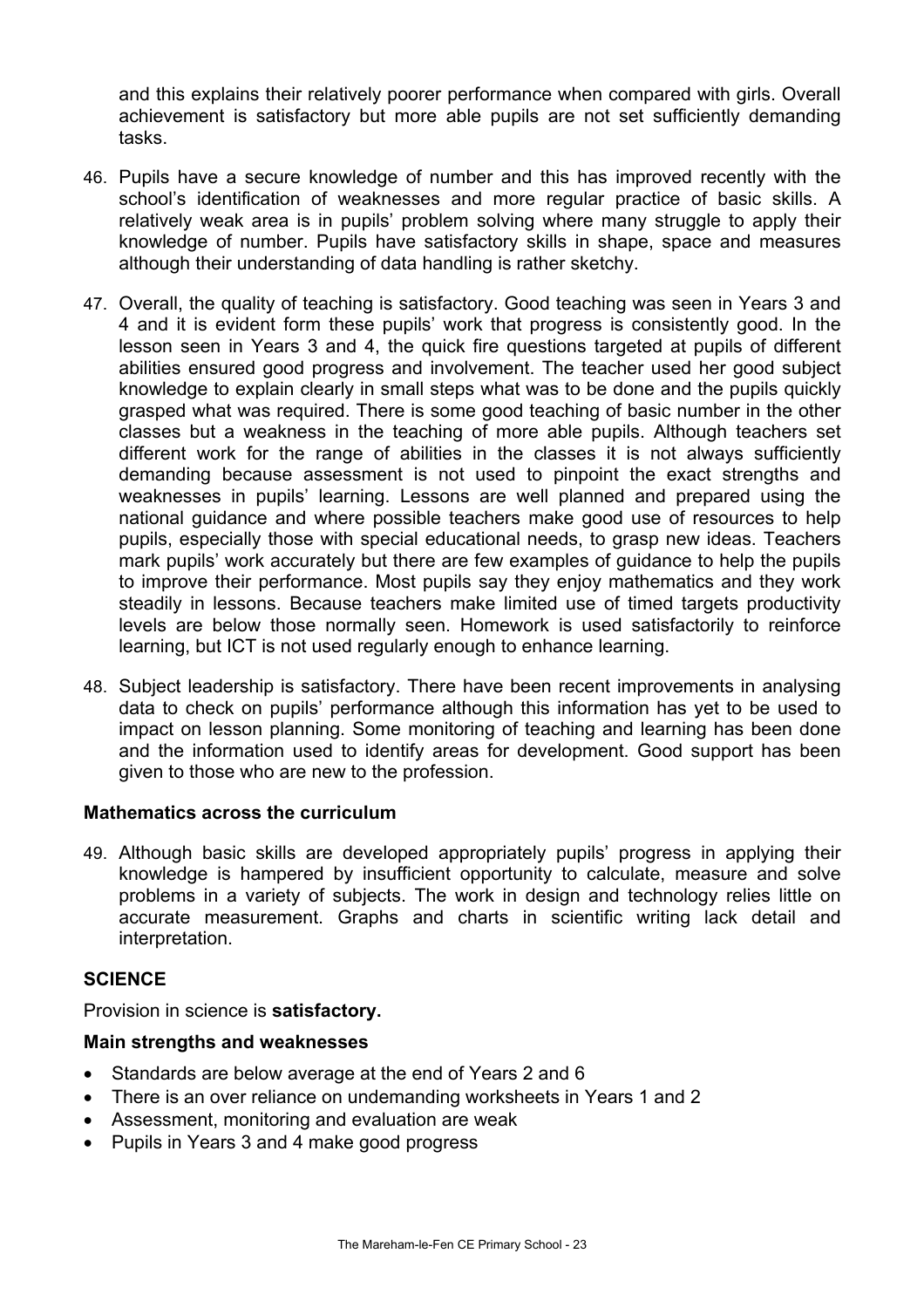- 50. The science curriculum has received little attention since the previous inspection and standards are not as high as reported previously. Performance in national tests varies from year to year and inspection evidence shows that the current groups in Years 2 and 6 are working at below average levels. There is little difference in the work produced by boys and girls although test results suggest that girls are more successful than boys. More able pupils make unsatisfactory progress as the work set for them lacks sufficient challenge.
- 51. Pupils have a below average grasp of basic scientific knowledge because the curriculum is not sufficiently broad. The cycle of planning means that there is insufficient coverage of all aspects on a regular basis and pupils forget what they have learned. There are weaknesses in the recording of pupils' work and an over-reliance on using undemanding worksheets, especially in Years 1 and 2. Achievement is satisfactory but the rate of progress is rather slow as lessons lack pace. Pupils enjoy practical work and carry out experiments enthusiastically. However, they lack confidence when designing their own experiments and using a variety of scientific processes during investigation.
- 52. Teaching in the lessons seen was mostly good although pupils' work and discussions with them show that teaching and learning are satisfactory overall. Lessons are planned using national guidelines but the organisation of topics means that there are sometimes long gaps between aspects and pupils forget what they have been taught. In a good lesson in Years 1 and 2 the pupils enjoyed the opportunity to investigate a variety of light sources and came to a secure understanding of the difference between sources of light and reflectors. They worked hard and used a simple chart effectively to record their findings. Much of the recorded work in science is on worksheets, which lack challenge for the different ability groups and do little to extend pupils' writing skills. Pupils in Years 3 and 4 made good gains in learning about electricity and the more able competently predicted which circuits would work and explained why others would not. Teachers have appropriate scientific knowledge and make suitable use of apparatus to enhance pupils' learning. The pupils say they enjoy science but would like more opportunity to design their own experiments and to carry out homework in the subject. ICT is not used sufficiently to extend pupils' scientific understanding.
- 53. Subject leadership is underdeveloped and there is need of a review of the curriculum to provide a better balance in the teaching of the topics. The school has adequate resources and books. More needs to be done to increase the pace of lessons and to increase pupils' productivity levels.

## **INFORMATION AND COMMUNICATION TECHNOLOGY**

Provision in information and communication technology (ICT) is **satisfactory.** 

## **Main strengths and weaknesses**

- Basic skills are taught well
- Pupils have limited opportunity to apply their skills in other areas of the curriculum

## **Commentary**

54. Standards have been maintained since the previous inspection and are average overall. Boys and girls work with equal enthusiasm and skill. Progress for pupils of all ages and abilities is satisfactory. Pupils have appropriate skills of word processing and successfully amend text and use the computers' tools to correct mistakes. The oldest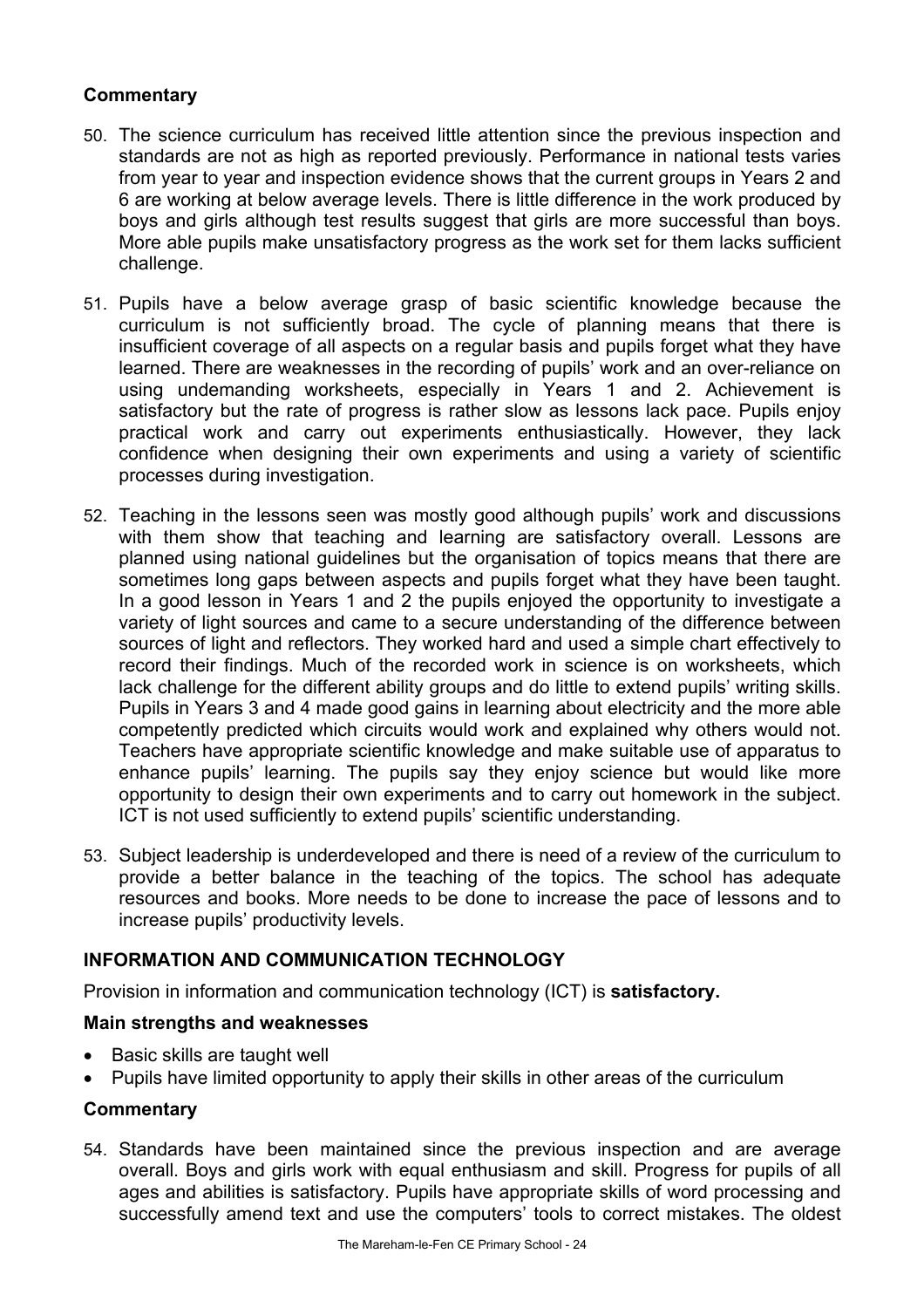pupils competently use their word processing skills to make multi-media presentations incorporating text, animation and graphics. Pupils have a grasp of basic data handling, making use of spreadsheets and graphs but this work is not applied well in recording work such as science. They know how to access the Internet and are aware of the school's safety rules and procedures when researching information on a variety of websites.

- 55. In the lessons seen the teaching was competent, well organised and included clear explanations and demonstrations so that the pupils where clear about how to proceed. Teaching and learning are satisfactory overall but there is no consistent system to record pupils' achievements and to inform planning. Most pupils enjoy using computers. Some older pupils, mainly boys, were initially disinterested in the lesson but the teacher moved on at a good pace and through well crafted questions stimulated a more positive response. As a result of setting specific targets the teacher ensured that pupils completed their work effectively within the given time. In another lesson in Years 3 and 4 the learning was satisfactory as the pupils made steady progress in opening a database and using the information to support their work in geography. Lessons are planned thoroughly and the school relies on national guidelines to ensure the consistent development of skills, knowledge and understanding.
- 56. The subject benefits from satisfactory leadership and management. The limited hardware available hampers some activities and opportunities for the pupils to explore a wide range of programs. The school has appropriate plans for improving resources. Assessment is underdeveloped and this results in some repetition of work without always sufficient extension.

### **Information and communication technology across the curriculum**

57. Pupils have insufficient opportunities to use ICT to support their work in other subjects. Although they make use of the Internet for basic research in geography and history, this work is at a low level and does not stretch the more able. There is evidence of satisfactory work in art and design as pupils produce pictures in the style of Seurat, building up images using dots. Pupils have insufficient scope to develop their writing skills by editing and drafting using computers, and there are insufficient links between ICT and mathematics.

#### **HUMANITIES**

58. Inspectors observed two lessons in each of religious education and geography but none in history. In addition, inspectors analysed planning and talked to the teachers and pupils about the subjects. They examined a variety of pupils' work. Inspection evidence indicates that the expectations of the Agreed Syllabus for religious education are met and that history and geography meet the requirements of the National Curriculum. A small sample of work in **history** was seen. Pupils know a little of the influence of the Romans on the development of early Britain and their learning was enhanced by a visit to Lincoln. Pupils have an appropriate knowledge of the Victorians. Much of the work is recorded on simple worksheets which does little to extend pupils' writing skills. Teachers rarely mark the pupils' work in depth and provide little guidance in the marking about developing research skills and improvement. Although the work seen was of an average level there is a limited range and quantity.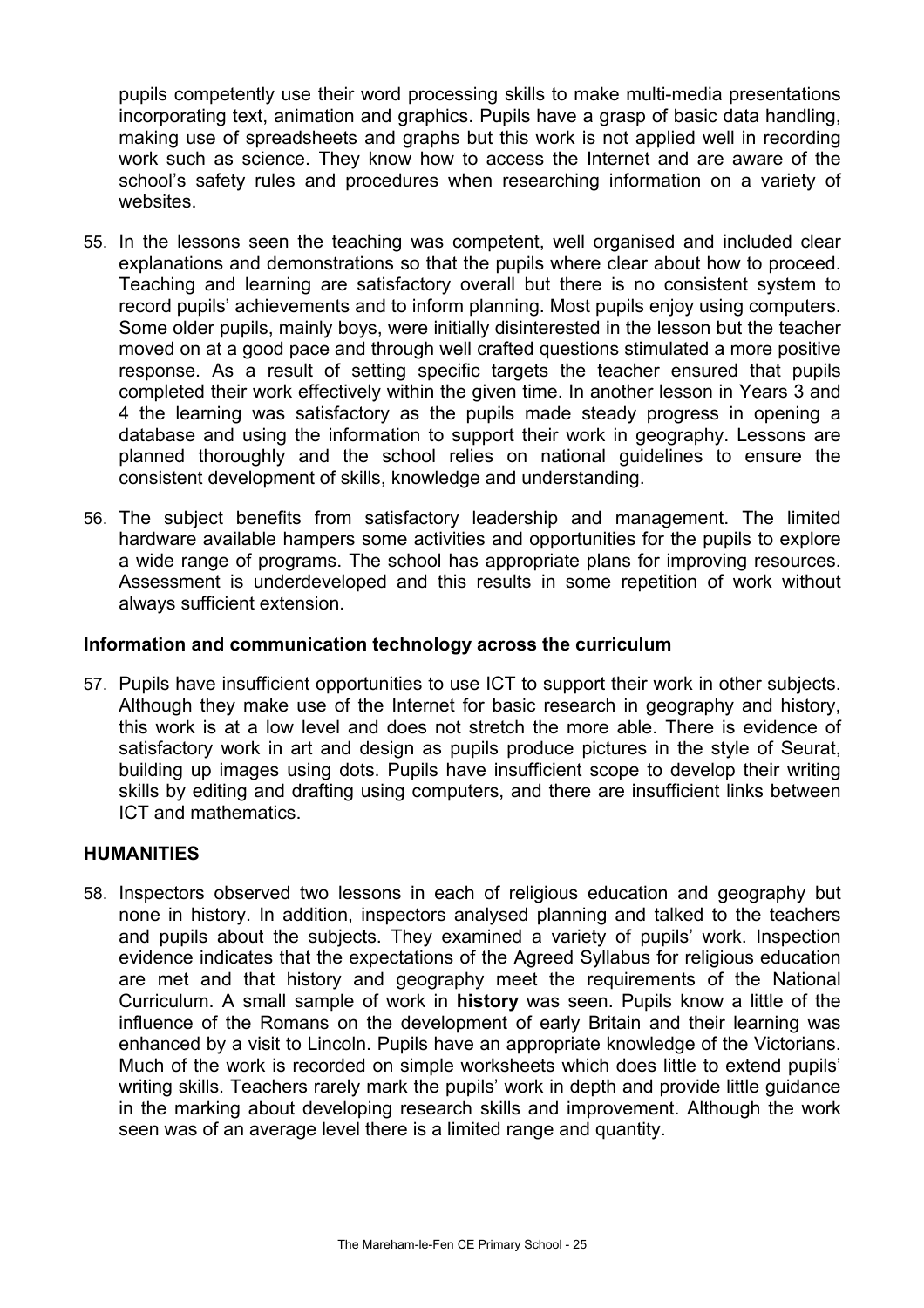# **Geography**

Provision in geography is **satisfactory**.

## **Main strengths and weaknesses**

- Standards are average by the end of Year 6
- Pupils achieve satisfactorily as a result of learning an appropriate range of geographical knowledge
- Not enough attention is given to independent recording of learning

## **Commentary**

- 59. In the mixed age classes pupils learn a good range of geographical ideas over two years. All classes have joined together to produce an attractive entrance hall display on the theme of summer. This illustrates pupils' knowledge and understanding of the local environment from Year 1 through to Year 6. In the Year 3 and 4 class, the pupils have competently followed up their visit to Horncastle to contrast the differences between the town and their own village. They make skilful use of ICT in their work as they cooperate successfully in pairs and small groups. A large scale map is used effectively by the teacher to initiate useful discussion about contrasting environments. Pupils in Years 5 and 6 widen their understanding as they use books and the Internet to support their research work on the rainforest. As a result of this wide range of practical activity pupils make appropriate progress in gathering geographical knowledge.
- 60. Teaching and learning are satisfactory. The achievement of pupils is not enhanced by the fact that not enough attention is given to independent recording of their learning. There is an over reliance on undemanding worksheets, although pockets of good work such as the mini-books about mountains required the pupils to use their literacy skills effectively. Pupils with special needs achieve as effectively as all pupils because they are well supported. Although teachers plan a successful range of effectively resourced activities work is marked perfunctorily. Pupils are not made aware of what they could do in order to improve upon their work in order to raise standards. There is no designated member of staff with responsibility for developing work across the school. Assessment is weak.

## **Religious education**

Provision in religious education is **satisfactory.**

## **Main strengths and weaknesses**

- Standards are average by the end of Year 6
- The local syllabus requirements are met appropriately
- Pupils have insufficient opportunity to write in depth about religious education

## **Commentary**

61. Pupils make satisfactory progress and achieve satisfactorily but more able pupils could do better. Pupils with special needs are well supported in the recording of understanding by teachers and support staff. However, the school is only just beginning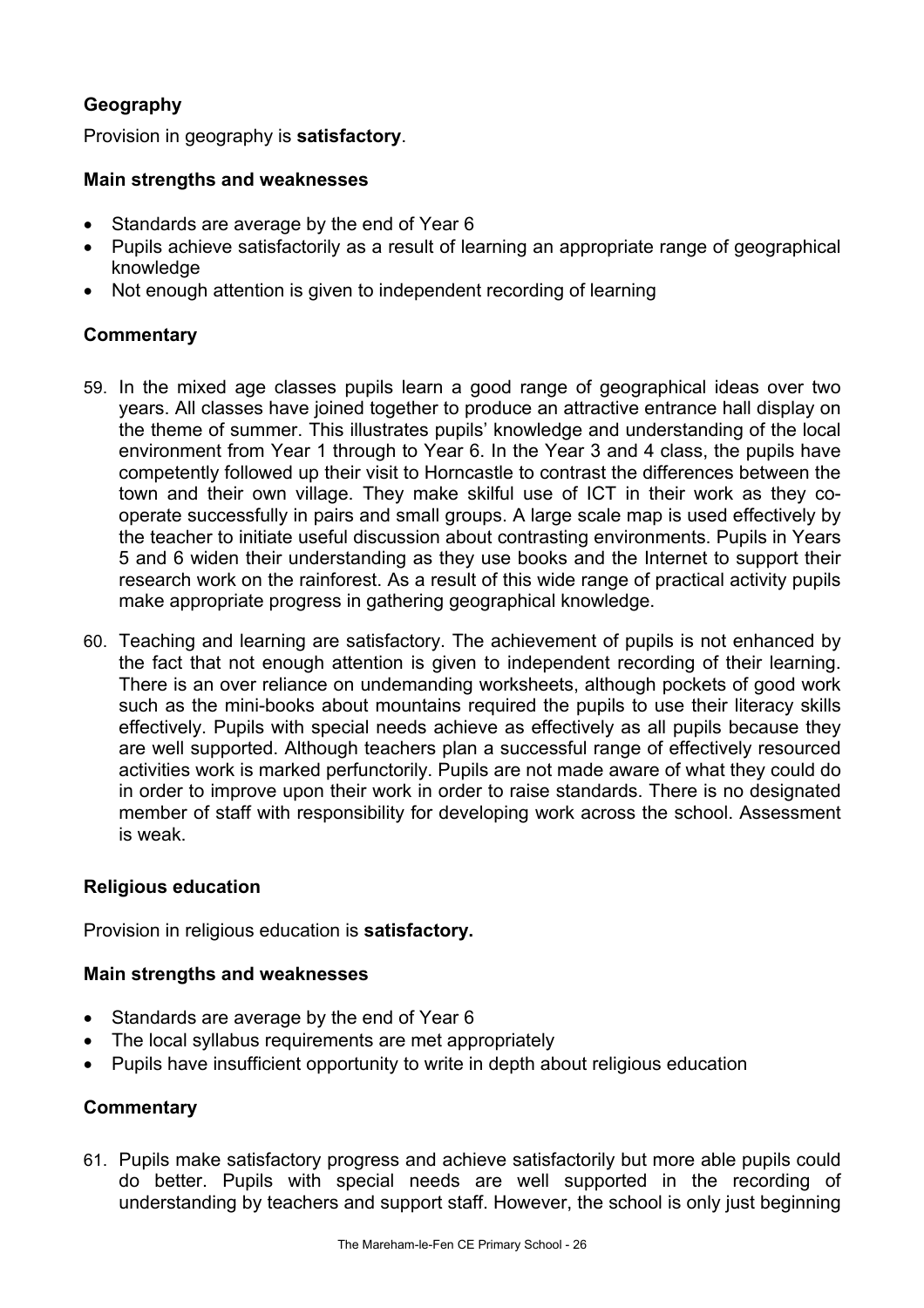to develop the work of support staff in opening discussion times led by teachers. Pupils are making satisfactory progress as many activities promote learning from religion as well as about religion. In the Year 1 and 2 class, pupils learn about things that are special to them. This is an effective way of introducing the care that is central in all religions. Display work confirms that Bible stories such as Noah's Ark are given an appropriate focus. In a good lesson in the Year 3 and 4 class, the pupils applied metaphors to Biblical references such as Jesus as the light of the world. Pupils make good contributions to initial discussions between themselves and the class teacher. Practical activities were used to follow up the discussion effectively. Pupils interrogate text closely in the Year 5 and 6 class as they probe into the importance of the Passover in the Jewish faith. The wider range of world religions is included in the studies of pupils in the older age groups. This ensures that the requirements of the local Agreed Syllabus are being met appropriately.

62. Overall, teaching and learning are satisfactory. Teachers plan and resource work suitably. Pupils work enthusiastically in pairs and small groups on practical activities that are a regular focus in their learning. However, there is too little opportunity given to record learning independently. Teachers tend to prescribe what is to be written and this leads insufficient opportunity for the pupils to explore and develop ideas. Marking is not detailed enough to ensure that pupils understand clearly what they need to do in order to improve on their work. Although the subject meets requirements there is no member of staff with designated responsibility for developing work. This does not help in the systematic development of the work throughout the school, for example, in using assessment and evaluation of standards to pinpoint areas for development.

## **CREATIVE, AESTHETIC, PRACTICAL AND PHYSICAL SUBJECTS**

- 63. Inspectors observed two lessons in physical education, one in design and technology and music but none in art and design. In addition, inspectors analysed planning and talked to the teachers and pupils about the subjects. They examined a variety of pupils' work. Inspection evidence shows that the curriculum for each subject is covered adequately.
- 64. Standards attained in **design and technology** are appropriate for the pupils' ages. Pupils enjoy the practical nature of the subject and work hard to produce a variety of models such as masks made from a range of materials to illustrate characters from literature. Pupils make good progress in food technology benefiting from the weekly visits of helpers who guide them well through following recipes. The quality of products is good and includes a variety of bread, puddings and biscuits. At Christmas the pupils make fruit cakes and there is a reward for the pupil who has made most progress. The pupils' pop-up books incorporate the use of a good range of skills. Pupils take pride in their work and make appropriate use of their literacy skills in planning. Limited use is made of mathematics in measuring and design.
- 65. Inspection evidence shows that pupils have experienced an appropriate range of media in **art and design** and samples of their work around the school would indicate that they develop their skills throughout the school. Gifted and talented pupils have produced some good quality observational drawing, collage and patterns when working with the artistic Reception class teacher. The older pupils have studied the work of Seurat and experimented with Pointillism. In the **music** lesson observed in Years 1 and 2 pupils identified sounds to depict a range of mini beasts as the listened attentively to *Pizzicato*. They used the music as a stimulus to move in the style of mini beasts and their achievements were appropriate for their age. Pupils' singing in assemblies is timid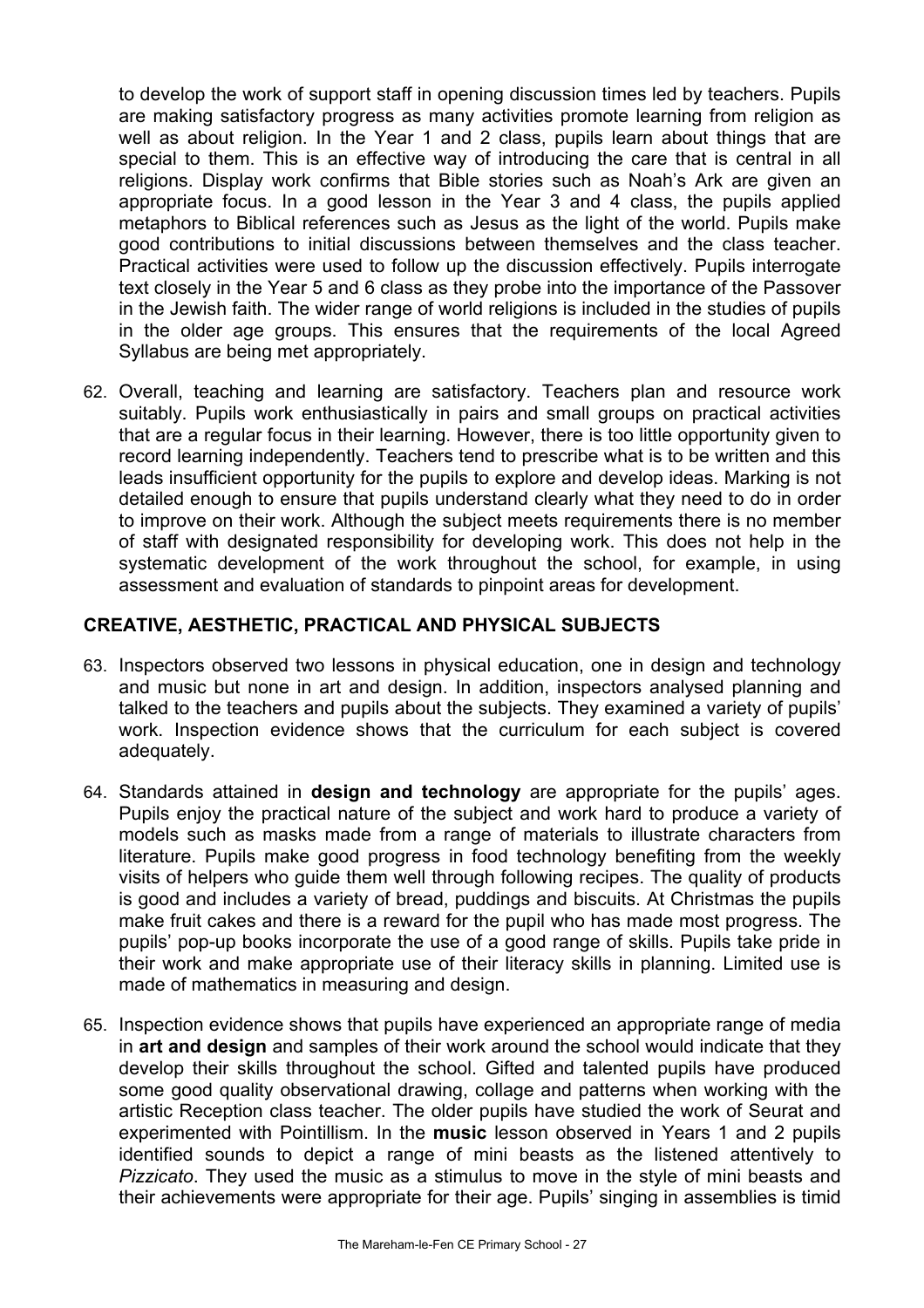and lacks conviction. There is an appropriate range of resources for the subject although at present there are no pupils receiving instrumental tuition.

## **Physical education**

Provision in physical education is **good.**

## **Main strengths and weaknesses**

- The teaching is good and pupils achieve well
- There is a good range of clubs and activities to extend pupils' skills
- The subject makes a good contribution to the pupils' social development

### **Commentary**

- 66. The teaching was good in both lessons observed during the inspection. The teachers have a good knowledge of the subject and have a good regard for health and safely, making sure pupils warm up before vigorous activity and cool down at the end. Pupils respond very well, enjoying their activities and understand that physical activity is essential for good health. Pupils in Years 1 and 2 rose to the challenge of developing more complex ways of balancing with their beanbags. The teacher encouraged them well and made constructive comments to help them improve their skills. As a result pupils achieved well. In Years 3 and 4 pupils worked hard to improve their skills with bats and balls and worked very successfully in groups of three to practice accurate bowling, batting and catching. They had a good recall of the rules for continuous rounders and organised the pitch and themselves very successfully. The teacher used pupils to demonstrate skills, generating self esteem in the "teachers" and appreciation of their classmate's skills in the class.
- 67. Pupils in the juniors have access to football, rugby, netball, athletics and rounders clubs during the school year and older pupils go swimming. The school sports day is an eagerly awaited event and pupils participate in local events and tournaments. The school makes very good use of the church's field and the new hall and there is a good range of small and large apparatus. Pupils' skills were appropriate for their age in both lessons observed.

## **PERSONAL, SOCIAL AND HEALTH EDUCATION AND CITIZENSHIP**

- 68. The school has made good improvements in the provision for **personal, social and health education** since the previous inspection. Older pupils have good opportunities to learn about how their bodies change and this teaching is taught in the context of secure relationships. There is appropriate teaching about the beneficial and harmful effects of drugs and medicine. The school also promotes positive attitudes to healthy eating which is encouraged for the Reception year. Hygiene and good health are promoted well throughout the school. In lessons in design and technology the pupils are taught the benefits of healthy eating and the need to be meticulous in cleanliness before handling food.
- 69. The programme is linked well to themes in assemblies and specific lessons in social awareness. Currently pupils are learning about trusting relationships and this has provoked good discussion and an improved awareness of friendship. The school's positive ethos also promotes positive and caring attitudes and pupils are encouraged to take part in decision making and to be responsible for their own actions. Pupils enjoy the opportunities to take responsibility such as helping in assembly. The school council are proud of the contribution they make and other pupils regard its work as valuable.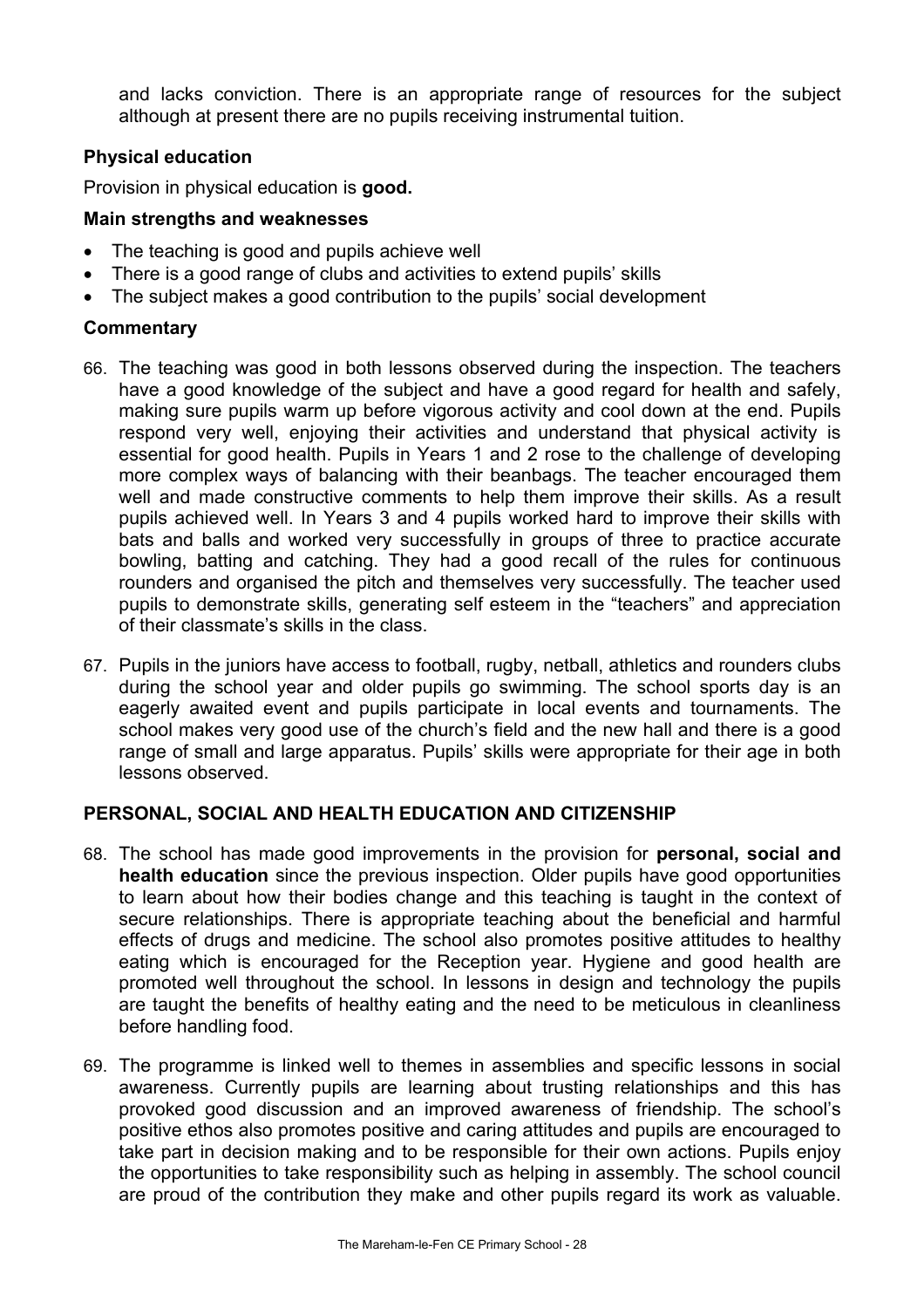The school's good promotion of moral development helps pupils to gain an appreciation for rules and regulations within a community.